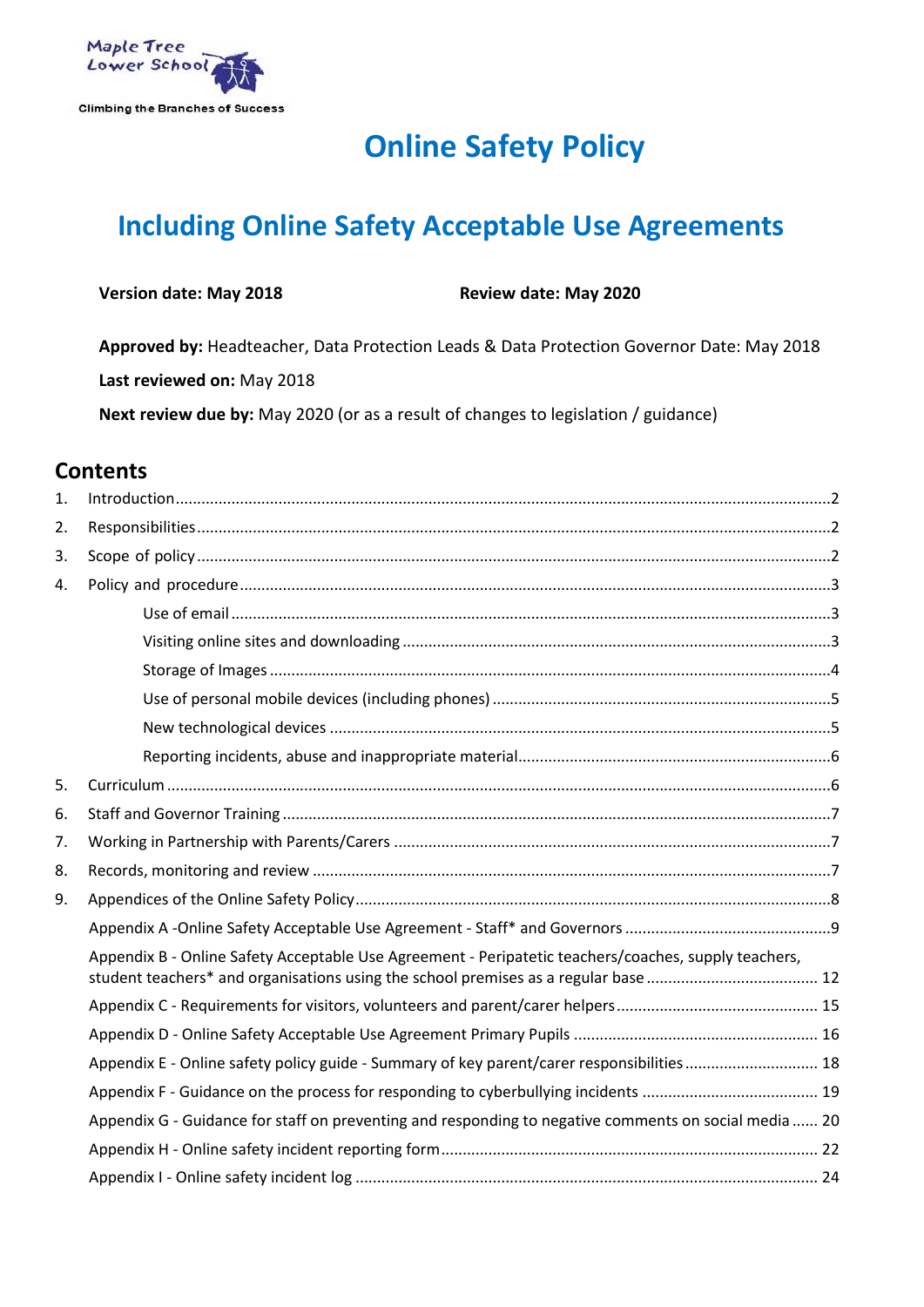## <span id="page-1-0"></span>**1. Introduction**

Maple Tree Lower School recognises that internet, mobile and digital technologies provide a good opportunity for children and young people to learn, socialise and play, provided they are safe. The digital world is an amazing place, but with few rules. It is vast and fast moving and young people's future economic success may be partly dependent on their online skills and reputation. We are, therefore, committed to ensuringthat **all** pupils, staff and governors will be able to use internet, mobile and digital technologies safely. This is part of our safeguarding responsibility. Staff are aware that some pupils may require additional support or teaching, including reminders, prompts and further explanation to reinforce their knowledge and understanding of online safety issues.

We are also committed to ensuring that allthose who work with children and young people, including their parents/carers, are informed about the ever-changing risks so that they can take an active part inthe safeguarding of children.

## <span id="page-1-1"></span>**2. Responsibilities**

The headteacher and governors have ultimate responsibility to ensure that appropriate online safety policy and practice is embedded and monitored. The named online safety co-ordinator in this school is Cath Bainbridge (Head teacher).

All breaches of this policy must be reported to the Data Protection overseers Steve Venus/Kim Varley.

All breaches of this policy that may have put a child at risk must also be reported to the DSL, Steve Venus/Cath Bainbridge

## <span id="page-1-2"></span>**3. Scope of policy**

The policy applies to:

- **•** pupils
- **•** parents/carers
- **•** teaching and support staff
- **•** school governors
- **•** peripatetic teachers/coaches, supply teachers, student teachers
- **•** visitors
- **•** volunteers
- voluntary, statutory or community organisations using the school's facilities

The school also works with partners and other providers to ensure that pupils who receive part of their education off site or who are on a school trip or residential are safe online.

The school provides online safety information for parents/carers, through the website, in newsletters and at events. It is important that parents/carers understand their key role in supporting their child/ren to behave appropriately and keep themselves safe online.

This policy, supported by its acceptable use agreements, is intended to protect the interests and safety of the whole school community. It is linked to the following other school policies and documents: safeguarding, GDPR, health and safety, home–school agreement, behaviour, anti-bullying and PSHCE/RSE policies.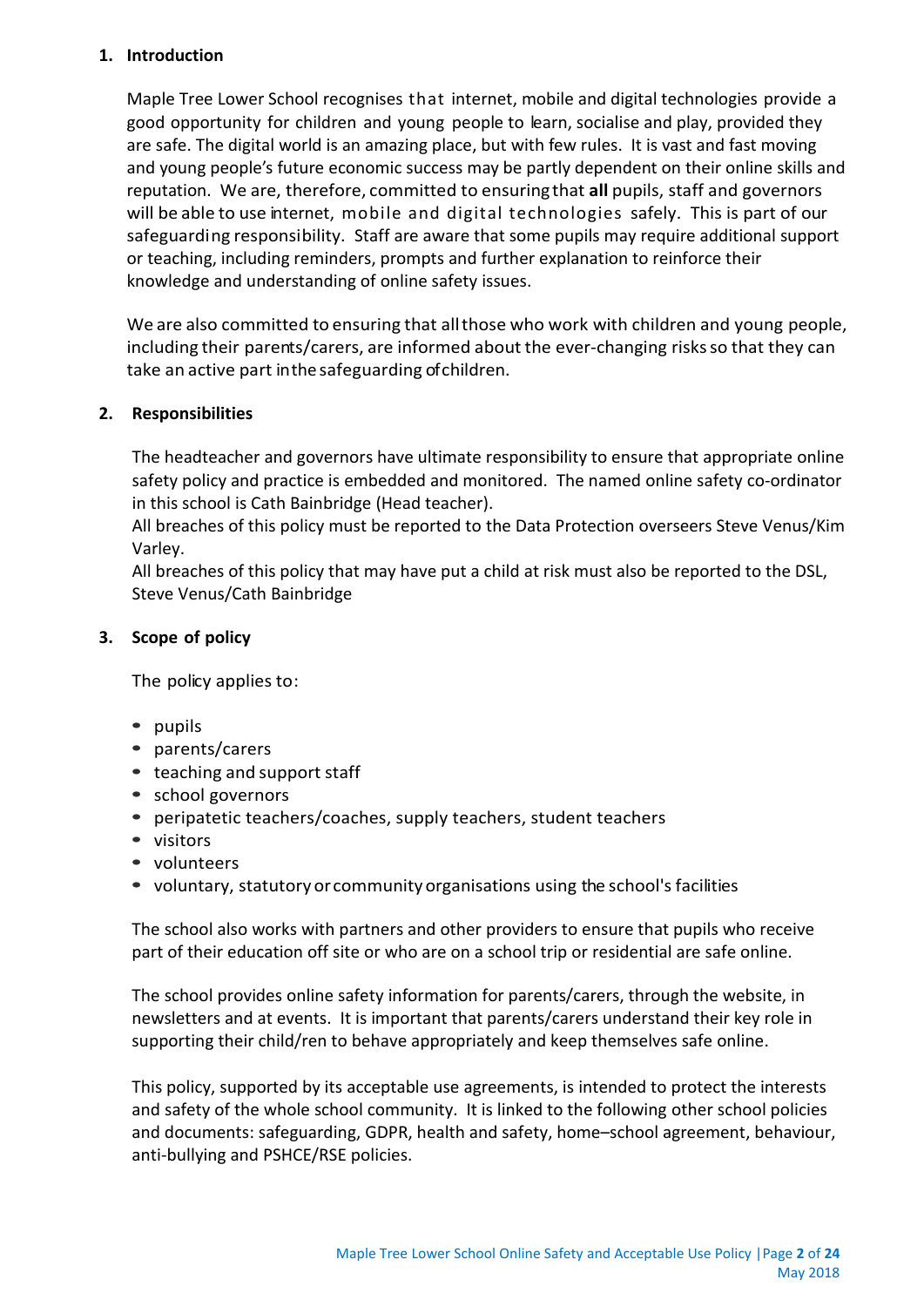## <span id="page-2-0"></span>**4. Policy and procedure**

The school seeks to ensure that internet, mobile and digital technologies are used effectively, for their intended educational purpose, in ways that will not infringe legal requirements or create unnecessary risk.

The school expects everyone to use internet, mobile and digital technologies responsibly and strictly according to the conditions set out in this policy. This policy also includes expectations on appropriate online behaviour and use of technology outside of school for pupils, parents/carers, staff and governors and all other visitors to the school.

## <span id="page-2-1"></span>Use of email

Staff and governors should use a school email account for all official communication to ensure everyone is protected through the traceability of communication. Under no circumstances should staff contact pupils, parents or conduct any school business using a personal email address. Pupils may only use school approved accounts on the school system and only for educational purposes. Where required parent/carer permission will be obtained for the account to exist. For advice on emailing, sharing personal or confidential information or the need to gain parent permission refer to the policy for GDPR. Emails created or received as part of any school role will be subject to disclosure in response to a request for information under the Freedom of Information Act 2000.

Staff, governors and pupils should not open emails or attachments from suspect sources and should report their receipt to Steve Venus/Kim Varley.

**Users must not** send emails which are offensive, embarrassing or upsetting to anyone (i.e. cyberbullying).

## <span id="page-2-2"></span>Visiting online sites and downloading

- Staff must preview sites, software and apps before their use in school or before recommending them to pupils. Before using any online service that requires user accounts to be created or the sharing of any personal data, staff must consult with the Data Protection overseers with details of the site/service. If internet research is set for homework, specific sites will be suggested that have previously been checked by the teacher. All users must observe copyright of materials from electronic sources.
- Staff must only use pre-approved systems if creating blogs, wikis or other online areas in order to communicate with pupils/ families.
- When working with pupils searching for images should be done through Google Safe Search, Google Advanced Search or a similar application that provides greater safety than a standard search engine.

## **Users must not**:

Visit internet sites,make,post,download,upload or pass on, material, remarks, proposals or comments that containor relate to:

• Indecent images of children actually or apparently under the age of 18 or images of child abuse (i.e. images of children, digital or cartoons, involved in sexual activity or posed to be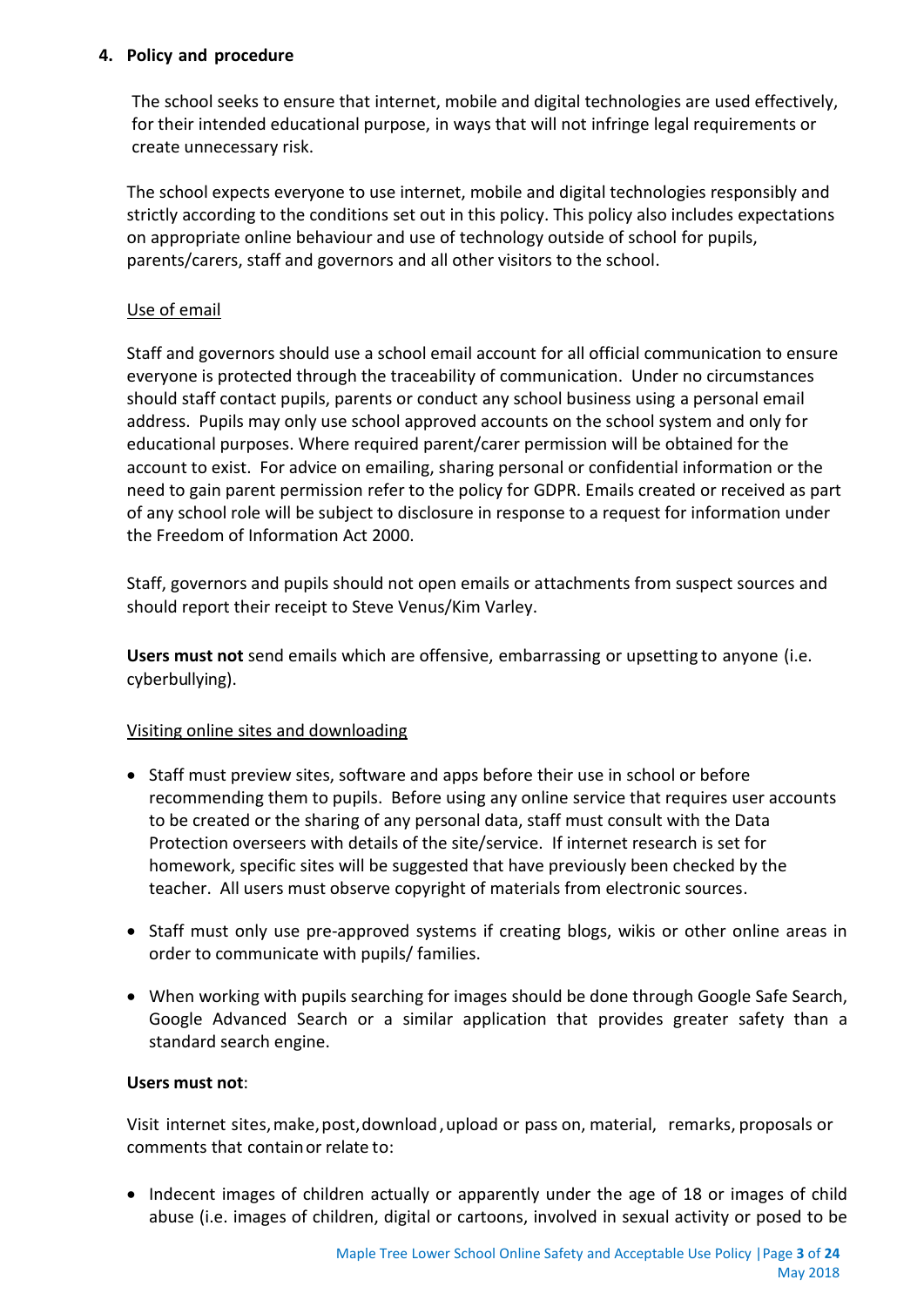sexually provocative)

- Indecent images of vulnerable people over the age of 18 (i.e. images of vulnerable people, digital or cartoons involved in sexual activity or posedto be sexually provocative)
- Adult materialthat breachesthe Obscene Publications Act in the UK
- Promoting discrimination of any kind in relation to the protected characteristics: gender identity and reassignment, gender/sex, pregnancy and maternity, race, religion, sexual orientation, age and marital status
- Promoting hatred against any individual or group from the protected characteristics above
- Promoting illegal acts including physical or sexual abuse of children or adults, violence, bomb making, drug and alcohol abuse and software piracy
- Any material that may bring the school or any individual within it into disrepute e.g. promotion of violence,gambling, libel and disrespect

## **Users must not:**

- Reveal or publicise confidential or proprietary information
- Intentionally interfere with the normal operation of the internet connection, including the propagation of computer viruses
- Transmit unsolicited commercial or advertising material either to other users, or to organisations connected to other networks except where permission has been given to the school
- Use the school's hardware and Wi-Fi facilities for running a private business
- Intimidate, threaten or cause harm to others
- Access or interfere in any way with other users' accounts
- Use software or hardware that has been prohibited by the school

Where the school provides a laptop for staff, only this device may be used to conduct school business outside of school.

All breaches of prohibited behaviours detailed above will be investigated, where appropriate, in liaison with the police.

The school recognises that in certain planned curricular activities, access to controversial and/or offensive online content may be beneficial for educational use. In such circumstances, there is an expectation that access is pre-planned, risk assessed and recorded, and permission given by the Head or Deputy Head.

## <span id="page-3-0"></span>Storage of Images

Maple Tree Lower School Online Safety and Acceptable Use Policy |Page **4** of **24** May 2018 Photographs and videos provide valuable evidence of pupils' achievement and progress in a variety of contexts and can be used to celebrate the work of the school. In line with GDPR they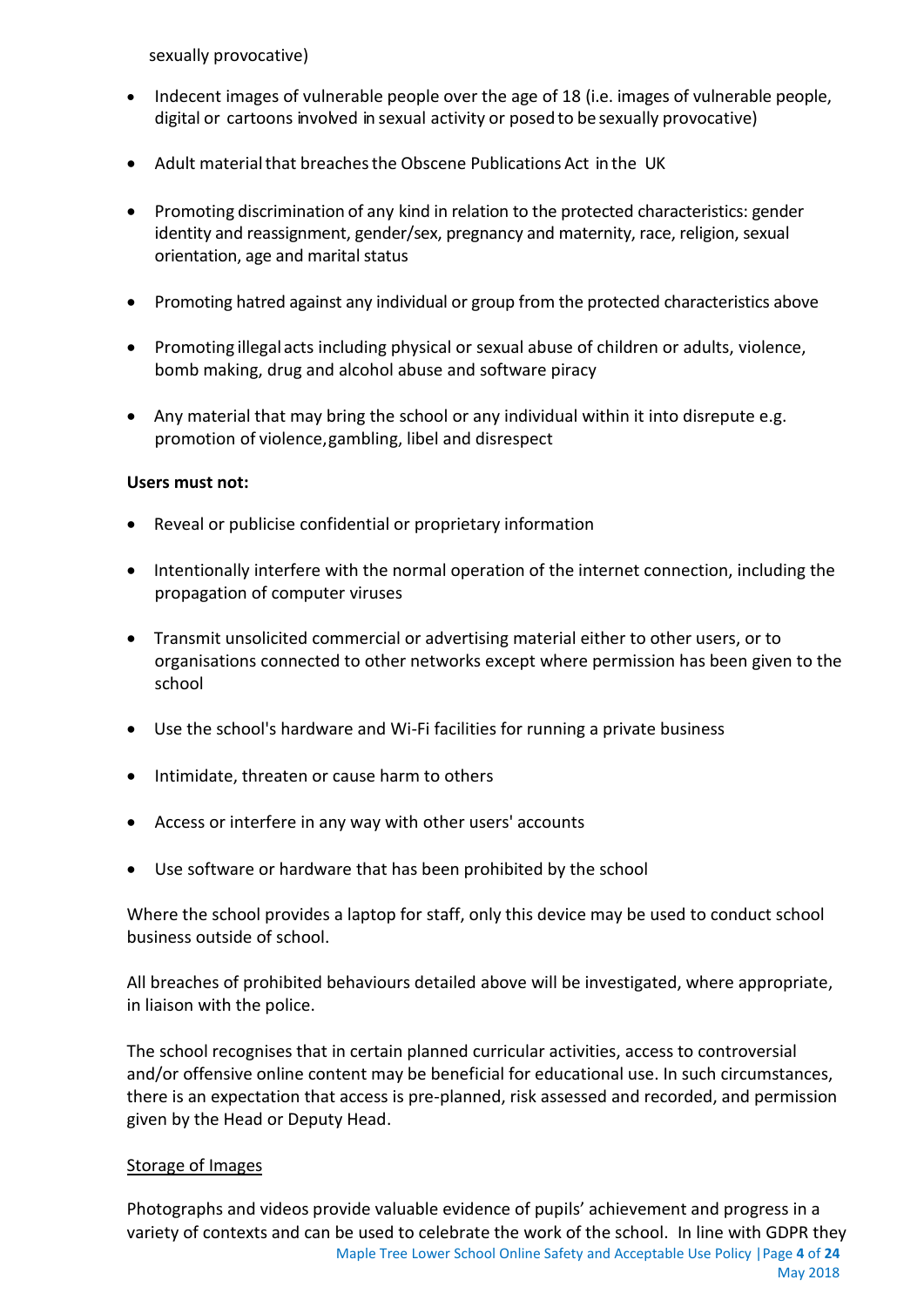are used only with the written consent of parents/carers which is secured in the first instance on a child's entry to the school. Records are kept on file and consent can be changed by parents/carers at any time. (See GDPR policy for greater clarification).

Photographs and images of pupils are only stored on the school's agreed secure networks which include some cloud based services. Rights of access to stored images are restricted to a limited range of staff. Staff and pupils may have temporary access to photographs taken during a class session, but these will be transferred/deleted promptly.

Parents/carers should note that there may be some children who are at risk and must not have their image put online and others who do not want their image online. For these reasons parents/carers must follow the school's Acceptable Use Agreement and refrain from taking or posting online photographs of any member of the school community, other than their own child/ren.

Staff and other professionals working with pupils, must only use school equipment to record images of pupils whether on or off site. See also GDPR policy. Permission to use images of all staff who work at the school is sought on induction and a written record is located in the personnel file.

## <span id="page-4-0"></span>Use of personal mobile devices (including phones)

The school allows staff, including temporary and peripatetic staff, and visitors to use personal mobile phones and devices only in designated areas and never in the presence of pupils. Under no circumstance does the school allow a member of staff to contact a pupil or parent/carer using their personal device.

Parents/carers may only use personal mobile phones and devices in designated areas unless otherwise informed, e.g. for specific events and activities. Under no circumstance should images be taken at any time on school premises or on off-site school events and activities of anyone other than their own child, unless there is a pre-specified permission from the Head teacher. When a parent/carer is on school premises but not in a designated area, their phone/s must be switched off and out of sight.

The school is not responsible for the loss, damage or theft on school premises of any personal mobile device.

Users bringing personal devices into school must ensure there is no inappropriate or illegal content on the device.

Personal mobiles must never be used to access school emails and data.

## <span id="page-4-1"></span>New technological devices

New personal technological devices may offer opportunities for teaching and learning. However, the school must consider educational benefit and carry out risk assessment before use in school is allowed. Parents/carers, pupils and staff should not assume that new technological devices will be allowed in school and should check with the Deputy Head or School Business manager before they are brought into school.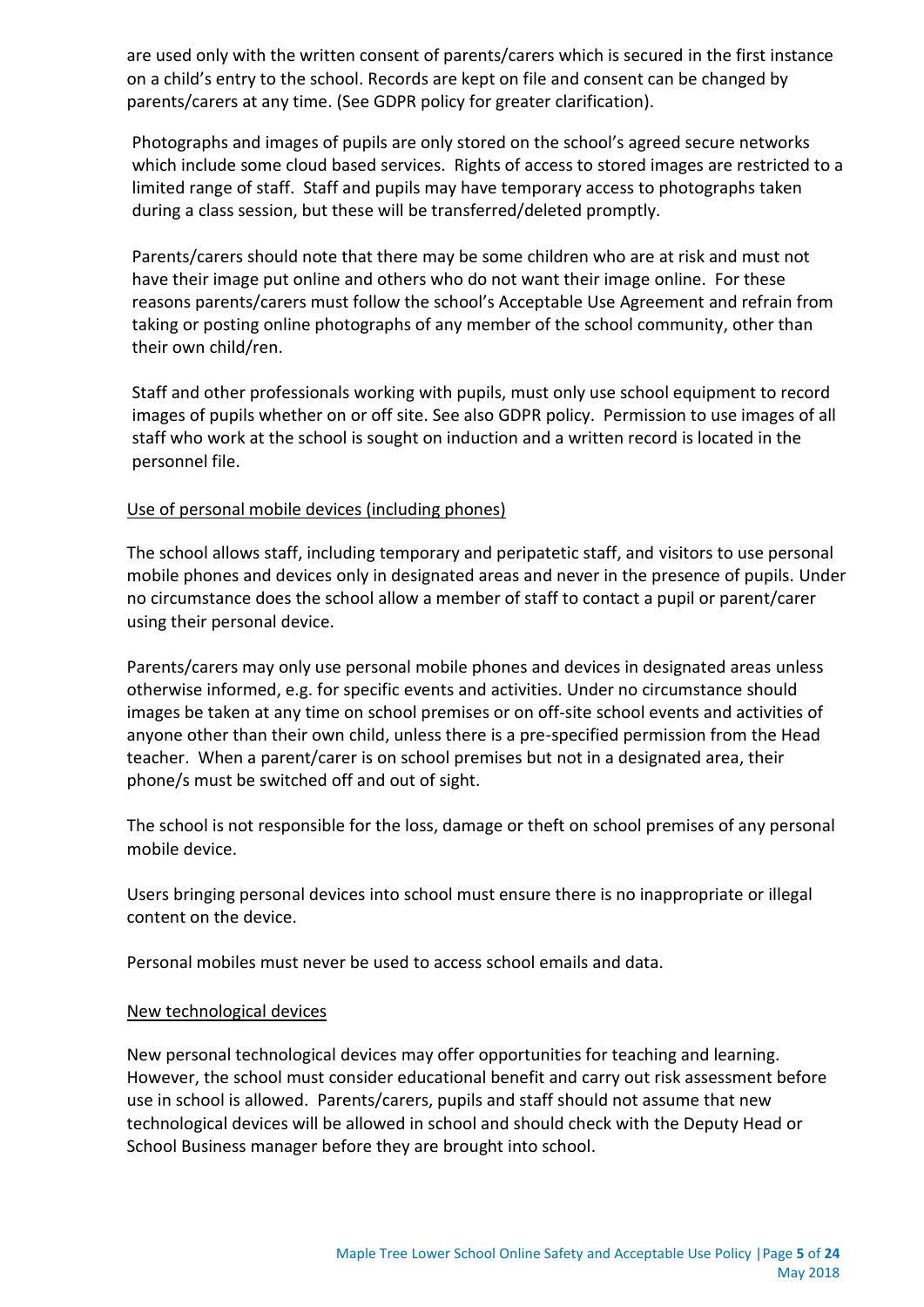## <span id="page-5-0"></span>Reporting incidents, abuse and inappropriate material

There may be occasions in school when either a pupil or an adult receives an offensive, abusive or inappropriate message or accidentally accesses upsetting or abusive material. When such a situation occurs the pupil or adult must report the incident immediately to the first available member of staff, the DSL, the head teacher or the School Business Manager. Where such an incident may lead to significant harm, safeguarding procedures should be followed. The school takes the reporting of such incidents seriously and where judged necessary, the DSL will refer details to social care or the police.

## <span id="page-5-1"></span>**5. Curriculum**

Online safety is embedded within our curriculum. The school provides a comprehensive curriculum for online safety which enables pupils to become informed, safe and responsible. This includes teaching to prevent radicalisation, for which staff provide a narrative to counter extremism.

The curriculum is flexible and can respond to any immediate online safety issues and risks as they emerge.

It is necessary for pupils to develop skills of critical awareness, digital resilience and good online citizenship to enable them to use internet, mobile and digital technologies safely and responsibly. Pupils are taught to recognise the creative, collaborative, cultural, economic and educational opportunities provided by the internet, mobile and digital technologies. Curriculum work will also include:

- Understanding how to use the internet, mobile and digital technologies in a balanced and appropriate way to avoid negative impact on wellbeing, e.g. regulated screen time and diverse online activity
- Learning how to develop a positive online reputation and enhance future opportunities e.g. in relationships and employment
- Developing critical thinking skills in relation to online content e.g. recognising fake news and extremism, understanding commercial manipulation, maintaining an authentic sense of self that is resilient to online pressure, learning how easy it is to lie online (i.e. users may not be who they say they are and may have ulterior motives)
- Understanding the dangers of giving out personal details online (e.g. full name, address, mobile/home phone numbers, school details, IM/email address) and the importance of maintaining maximum privacy online
- Thinking carefully before placing images online and considering their appropriateness and understanding the importance of gaining consent before posting photographs of others
- Understanding the permanency of all online postings and conversations
- Understanding relevant legislation, including copyright, and the importance of respecting other people's information, reputation and images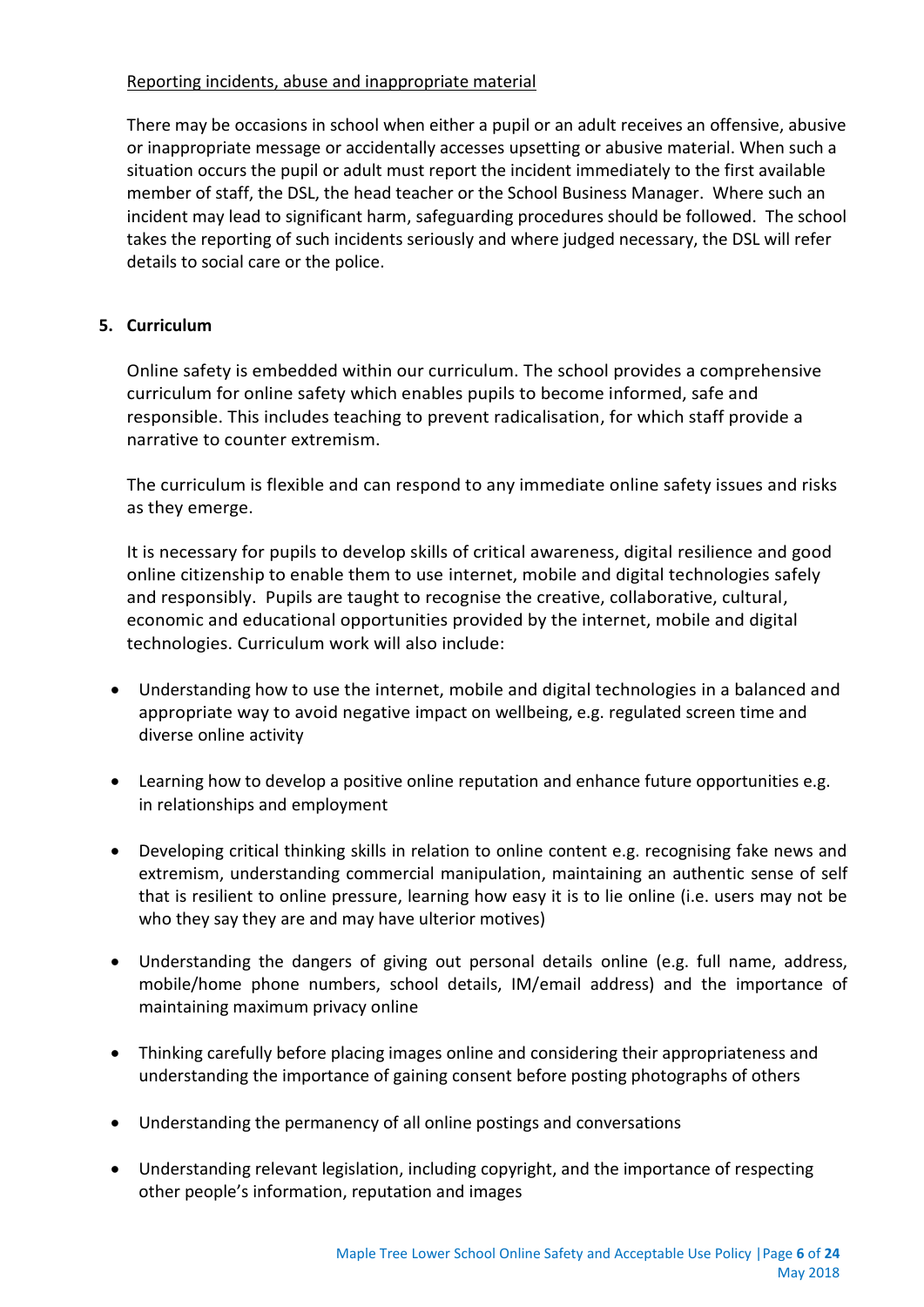What constitutes cyberbullying, how to avoid it, the impact it has and how to access help.

## <span id="page-6-0"></span>**6. Staff and Governor Training**

Staff and governors are trained to fulfil their roles in online safety. The school audits the training needs of all school staff and provides regular training to improve their knowledge and expertise in the safe and appropriate use of internet, mobile and digital technologies. This training is recorded as part of safeguarding records.

New staff are provided with a copy of the online safety policy and must sign the school's Acceptable Use Agreement as part of their induction and before having contact with pupils.

Any organisation working with children based on the school premises are also provided with a copy of the online safety policy and required to sign the Acceptable Use Agreement (Appendix B).

Peripatetic staff, student teachers and regular visitors are provided with a copy of the online safety policy and are required to sign the Acceptable Use Agreement (Appendix B).

Guidance is provided for occasional visitors, volunteers and parent/carer helpers (Appendix E).

## <span id="page-6-1"></span>**7. Working in Partnership with Parents/Carers**

The school works closely with families to help ensure that children can use internet, mobile and digital technologies safely and responsibly both at home and school. It is important that parents/carers understand the crucial role they play in this process. The school seeks to regularly consult and discuss online safety with parents/carers and seeks to promote a wide understanding of the benefits of new technologies and associated risks. The school provides regular updated online safety information through the school website and by other means.

Parents/carers are asked on an annual basis to read, discuss and co-sign with each child the Acceptable Use Agreement. A summary of key parent/carer responsibilities will also be provided and is available in Appendix F. The Acceptable Use Agreement explains the school's expectations and pupil and parent/carer responsibilities. The support of parents/carers is essential to implement the online safety policy effectively and keep all children safe.

## <span id="page-6-2"></span>**8. Records, monitoring and review**

The school recognises the need to record online safety incidents and to monitor and review policies and procedures regularly in order to ensure they are effective and that the risks to pupils and staff are minimised.

All breaches of this policy must be reported and all reported incidents will be logged. All staff have the individual responsibility to ensure that incidents have been correctly recorded, acted upon and reported. Online safety incident recording formats are provided in appendices I, J and K.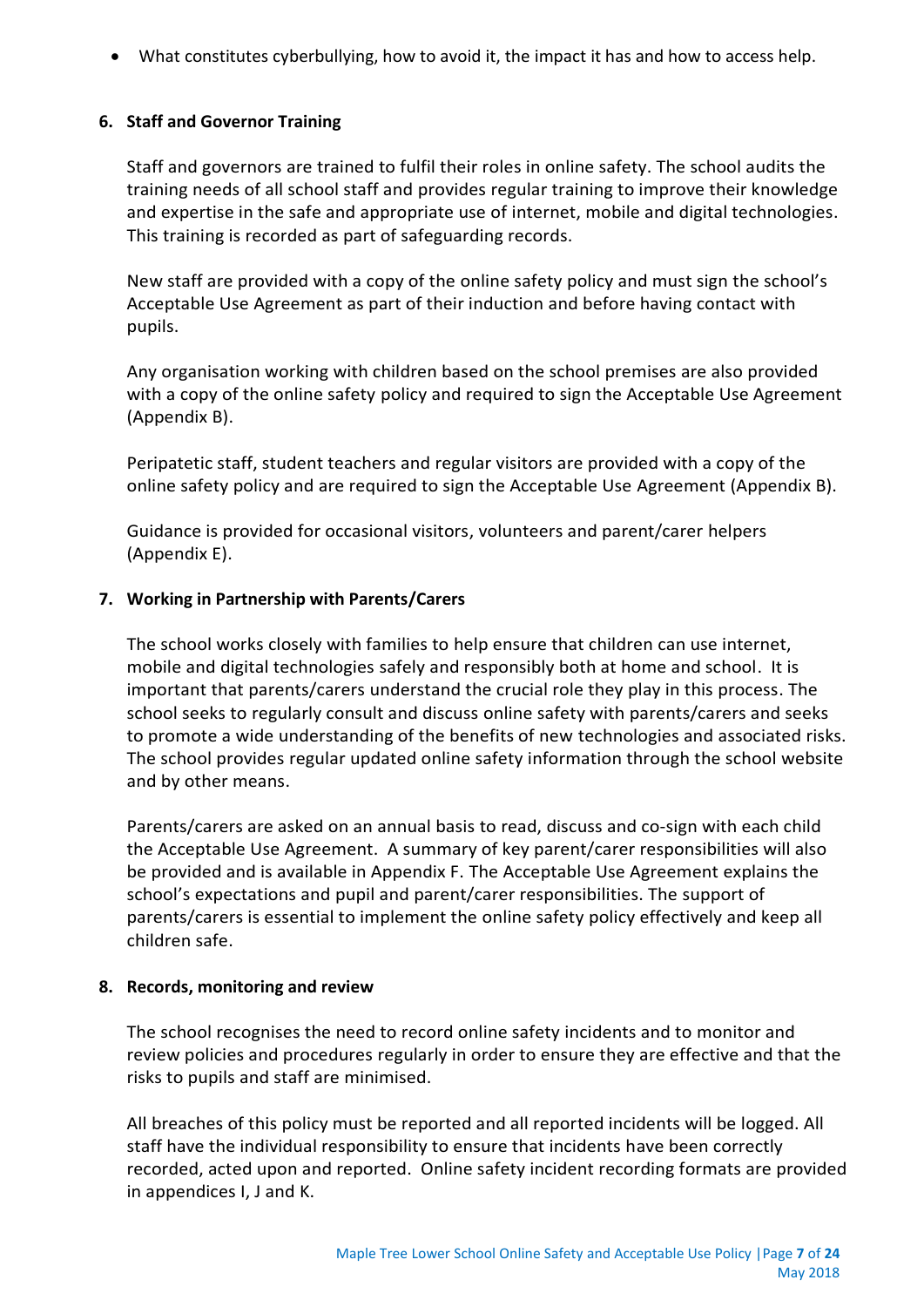The school supports pupils and staff who have been affected by a policy breach. Where there is inappropriate or illegal use of internet, mobile and digital technologies, this will be dealt with under the school's behaviour and disciplinary policies as appropriate. Breaches may also lead to criminal or civil proceedings.

Governors receive termly summary data on recorded online safety incidents for monitoring purposes. In addition governors ensure they have sufficient, quality information to enable them to make a judgement about the fitness for purpose of this policy on an annual basis.

## <span id="page-7-0"></span>**9. Appendices of the Online Safety Policy**

- A. Online safety acceptable use agreements for staff and governors
- B. Online safety acceptable use agreements for peripatetic staff
- C. Requirements for visitors, volunteers and parent/carers working in the school
- D. Online safety acceptable use agreements for pupils primary
- E. Online safety policy guide for parents/carers. How to support your child and the school community
- F. Guidance on cyberbullying incidents for staff, governors, parents and pupils
- G. Guidance on negative comments on social media by parents, pupils, governors and staff
- H. Online safety incident reporting form
- I. Online safety incident log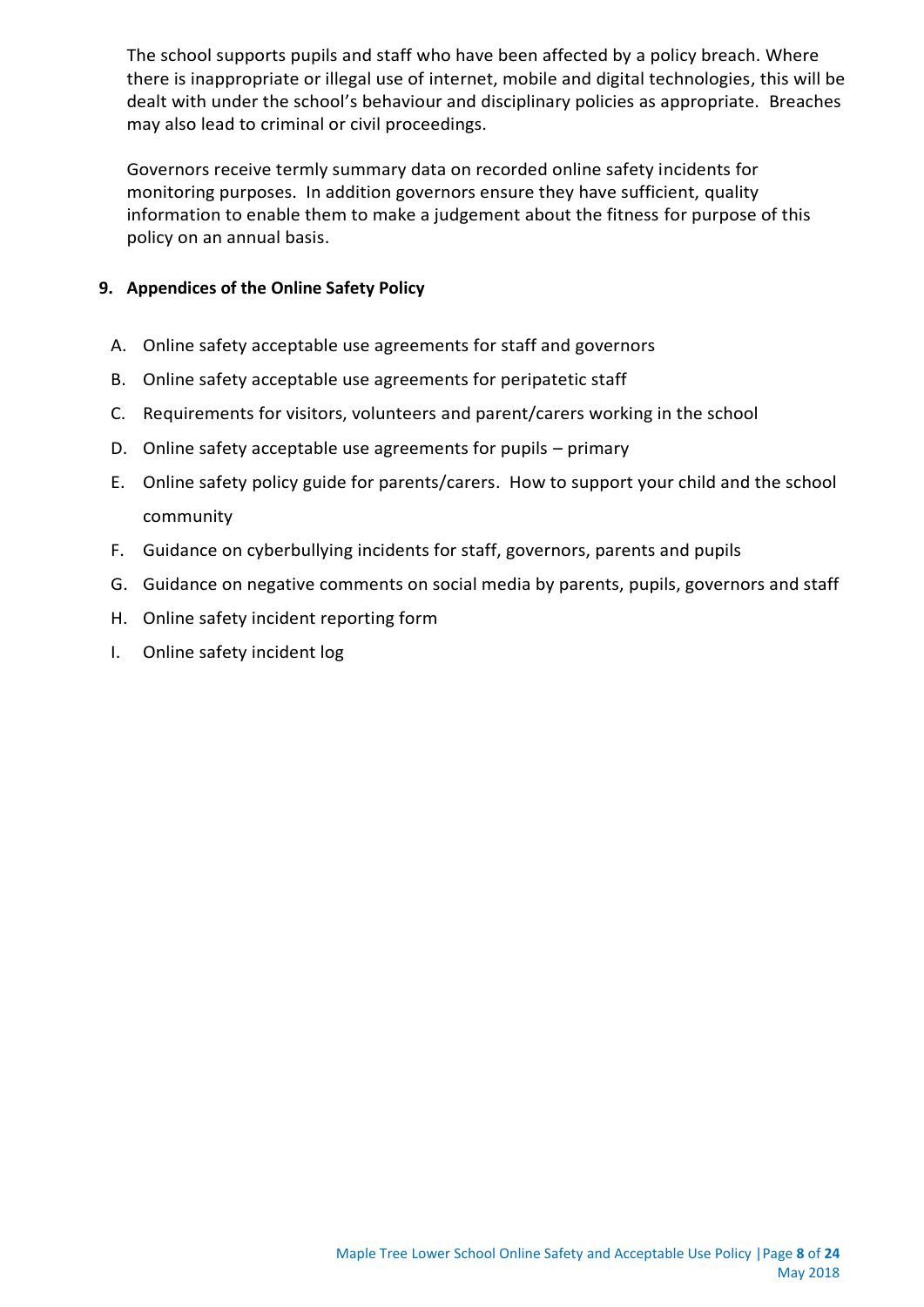## **Appendix A -Online Safety Acceptable Use Agreement - Staff\* and Governors**

#### **\*including student teachers who are members of staff**

<span id="page-8-0"></span>You must read this agreement in conjunction with the online safety policy and the GDPR policy. Once you have read these, you must sign and submit this agreement and it will be kept on record in the school. You should retain your own copy for reference. This forms part of your professional and safeguarding responsibilities.

Internet, mobile and digital technologies are part of our daily working life and this agreement is designed to ensure that all staff and governors are aware of their responsibilities in relation to their use. All staff and governors are expected to adhere to this agreement and to the online safety policy. Any concerns or clarification should be discussed with the head teacher. Breaches will be investigated, recorded and, where appropriate, disciplinary procedures will apply and police involvement will be sought.

#### **Internet Access**

I will not access or attempt to access any sites that contain any of the following: child abuse; pornography; discrimination of any kind; promotion of prejudice against any group; promotion of illegal acts; any other information which may be illegal or offensive. Inadvertent access on school equipment must be treated as an online safety incident, reported to the online safety lead and/or DSL and an incident report completed.

#### **Online conduct**

I will ensure that my online activity, both in and outside school, will not bring the school, my professional reputation, or that of others, into disrepute.

I will not browse, download, upload or distribute any material that could be considered offensive, illegal or discriminatory. Exceptionally, use of controversial material as part of the curriculum should be planned and approved on every occasion (see policy).

I will report any accidental access to or receipt of inappropriate materials or filtering breach to the Deputy Head or School Business Manager.

I understand that all my use of the internet and other related technologies can be traced and monitored and, should it be required, must be made available to my line manager, headteacher and others as required.

I will not give out my personal contact and online account information such as phone numbers, email address, and social media account details to pupils and/or parents/carers.

#### **Social networking**

I understand the need to separate my professional role from my private friendships; in my professional capacity I will not become 'friends' with parents/carers or pupils on social networks. Where my school role is my only connection to an individual, private online contact is unacceptable with parents/carers or pupils. I will not become 'friends' with any ex-pupil under the age of 13 years old and will be mindful of children older than this that they may be classed as vulnerable whilst still of school age.

When using social networking for personal use I will ensure my settings are not public. My private account postings will never undermine or disparage the school, its staff, governors, parents/carers or pupils. Privileged information must remain confidential.

I will not upload any material about or references to the school or its community on my personal social networks.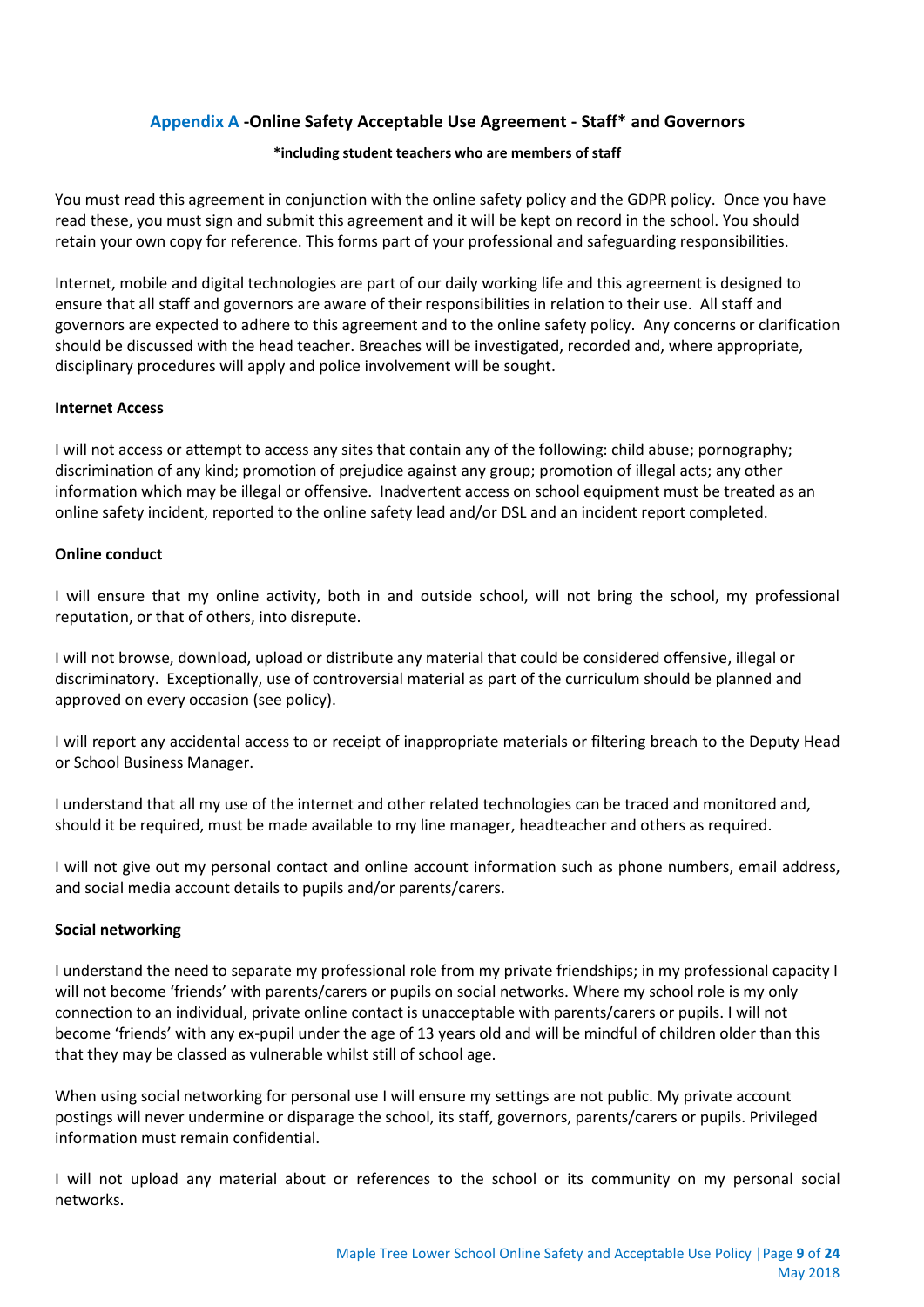#### **Passwords**

I understand that there is no occasion when a password should be shared with a pupil or anyone who is not a staff member.

#### **Data protection**

I will follow requirements for data protection as outlined in GDPR policy. These include:

- Photographs must be kept securely and used appropriately, whether in school, taken off the school premises or accessed remotely
- Personal data can only be taken out of school or accessed remotely when authorised by the headteacher or governing body
- Personal or sensitive data taken off site must be encrypted

#### **Images and videos**

I will only upload images or videos of staff, pupils or parents/carers onto school approved sites where specific permission has been granted.

I will not take images, sound recordings or videos of school events or activities on any personal device.

#### **Use of email**

I will use my school email address for all school business. All such correspondence must be kept professional and is open to Subject Access Requests under the Freedom of Information Act. I will not use my school email addresses for personal matters or non-school business.

#### **Use of personal devices**

I understand that as a member of staff I should at no time put myself in a position where a safeguarding allegation can be made against me as a result of my use of personal devices. I understand that the use of personal devices in school is at the discretion of the headteacher.

I will only use approved personal devices in designated areas and never in front of pupils.

I will not access secure school information from personal devices (see policy).

#### **Additional hardware/software**

I will not install any hardware or software on school equipment without permission of the School Business Manager.

#### **Promoting online safety**

I understand that online safety is the responsibility of all staff and governors and I will promote positive online safety messages at all times including when setting homework or providing pastoral support.

I understand that it is my duty to support a whole school safeguarding approach and will report any inappropriate or concerning behaviour (of other staff, governors, visitors, pupils or parents/carers) to the DSL or Head teacher.

#### **Classroom management of internet access**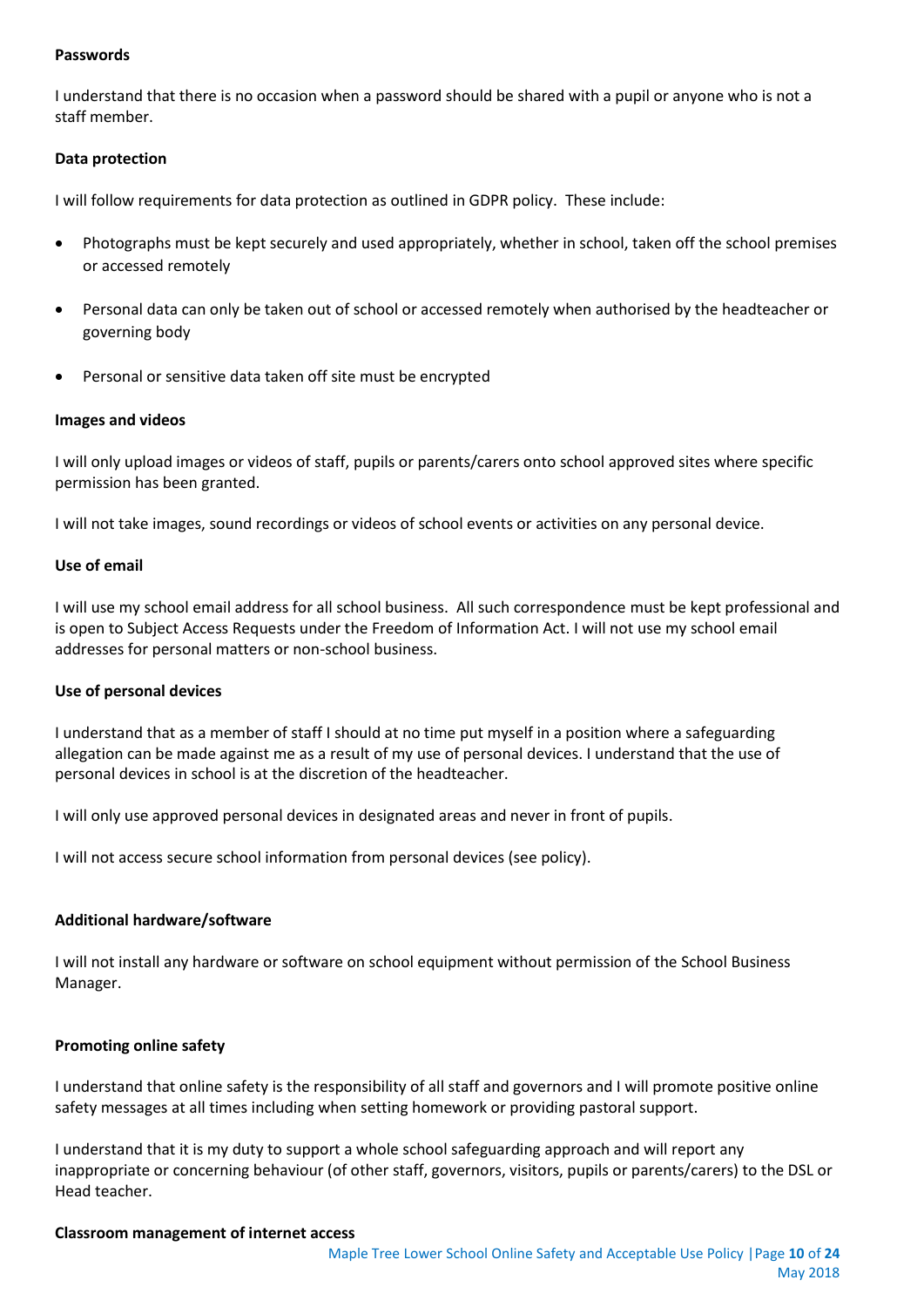I will pre-check for appropriateness all internet sites used in the classroom; this will include the acceptability of other material visible, however briefly, on the site. I will not free-surf the internet in front of pupils.

If I am using the internet to teach about controversial issues I will secure, on every occasion, approval in advance for the material I plan to use with the Deputy Head or Head teacher.

#### **User signature**

I agree to follow this Acceptable Use Agreement and to support online safety throughout the school. I understand this forms part of the terms and conditions set out in my contract of employment (staff members only) and/or my responsibilities as a governor.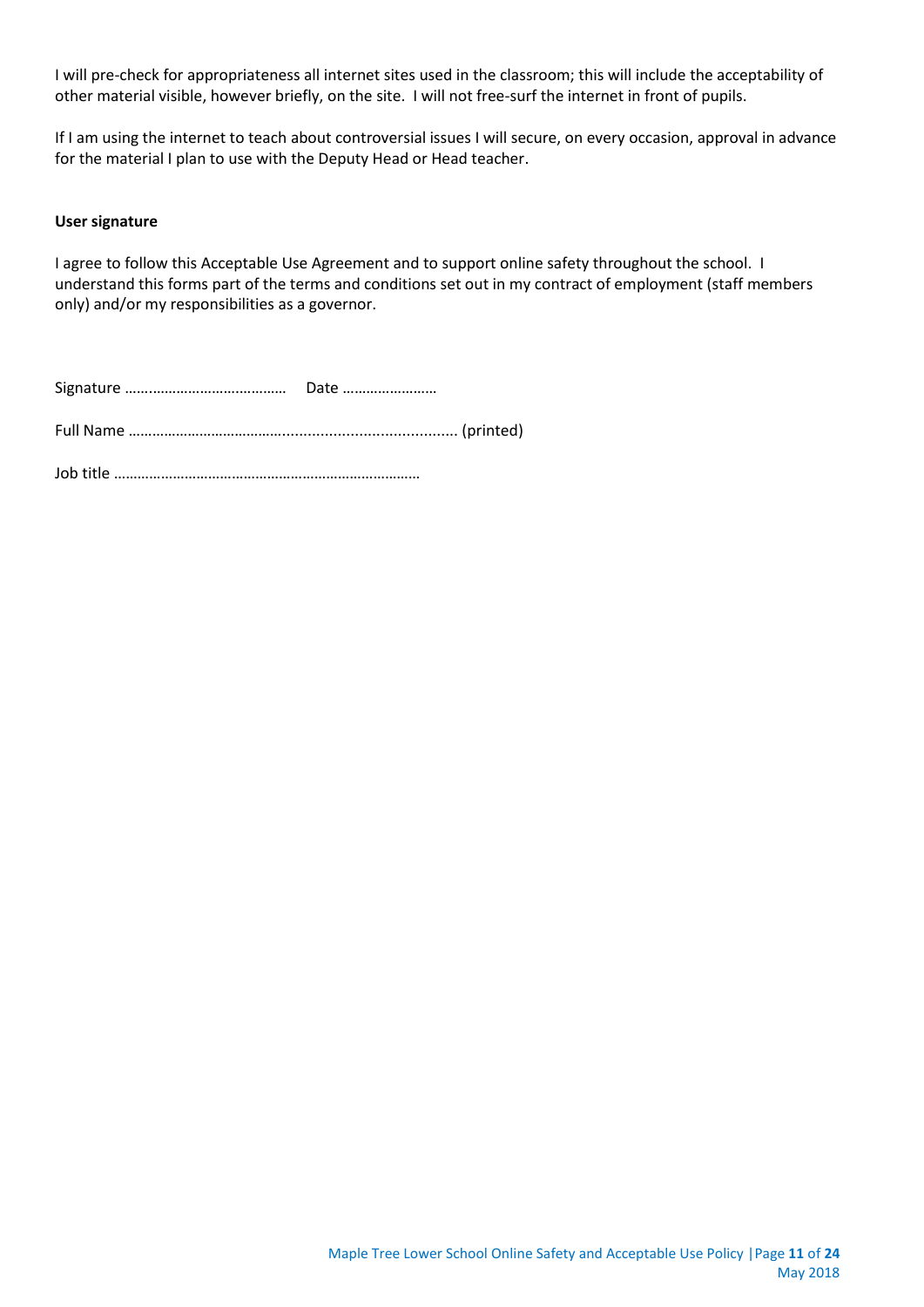#### <span id="page-11-0"></span>**Appendix B - Online Safety Acceptable Use Agreement - Peripatetic teachers/coaches, supply teachers,**

#### **student teachers\* and organisations using the school premises as a regular base**

**\*this agreement is applicable to student teachers not on the school staff**

#### **School name: Maple Tree Lower School**

## **Online safety lead: Cath Bainbridge (Head Teacher)**

## **Designated Safeguarding Lead (DSL): Steve Venus (Deputy Head)**

This agreement forms part of your professional and safeguarding responsibility in the school. You must read and sign this agreement. This will be kept on record and you should retain your own copy for reference.

Internet, mobile and digital technologies are part of our daily working life and this agreement is designed to ensure that all staff and governors are aware of their responsibilities in relation to their use. You are expected to adhere to this agreement. Any concerns or clarification should be discussed with the School Business Manager. Breaches will be investigated, recorded and, where appropriate, disciplinary procedures will apply and police involvement will be sought.

The school's online safety policy will provide further detailed information as required.

#### **Internet Access**

I will not access or attempt to access any sites that contain any of the following: child abuse; pornography; discrimination of any kind; promotion of prejudice against any group; promotion of illegal acts; any other information which may be illegal or offensive. Inadvertent access on school equipment must be treated as an online safety incident, reported to the online safety lead and/or DSL and an incident report completed.

#### **Online conduct**

I will ensure that my online activity, both in and outside school, will not bring the school, my professional reputation, or that of others, into disrepute.

I will not browse, download, upload or distribute any material that could be considered offensive, illegal or discriminatory. Exceptionally, use of controversial material as part of the curriculum should be planned and approved on every occasion (see policy).

I will report any accidental access to or receipt of inappropriate materials or filtering breach to the School Business Manager.

I understand that all my use of the internet and other related technologies can be traced and monitored and, should it be required, must be made available to my line manager, headteacher and others as required.

I will not give out my personal contact and online account information such as phone numbers, email address, and social media account details to pupils and/or parents/carers.

Should I need to share my professional details, such as mobile phone number or email address, with parent/carers, this must be agreed in advance as an acceptable approach with the School Business Manager.

#### **Social networking**

I understand the need to separate my professional role from my private friendships; in my professional capacity I will not become 'friends' with parents/carers or pupils on social networks. Where my school role is my only connection to an individual, private online contact is unacceptable with parents/carers or pupils.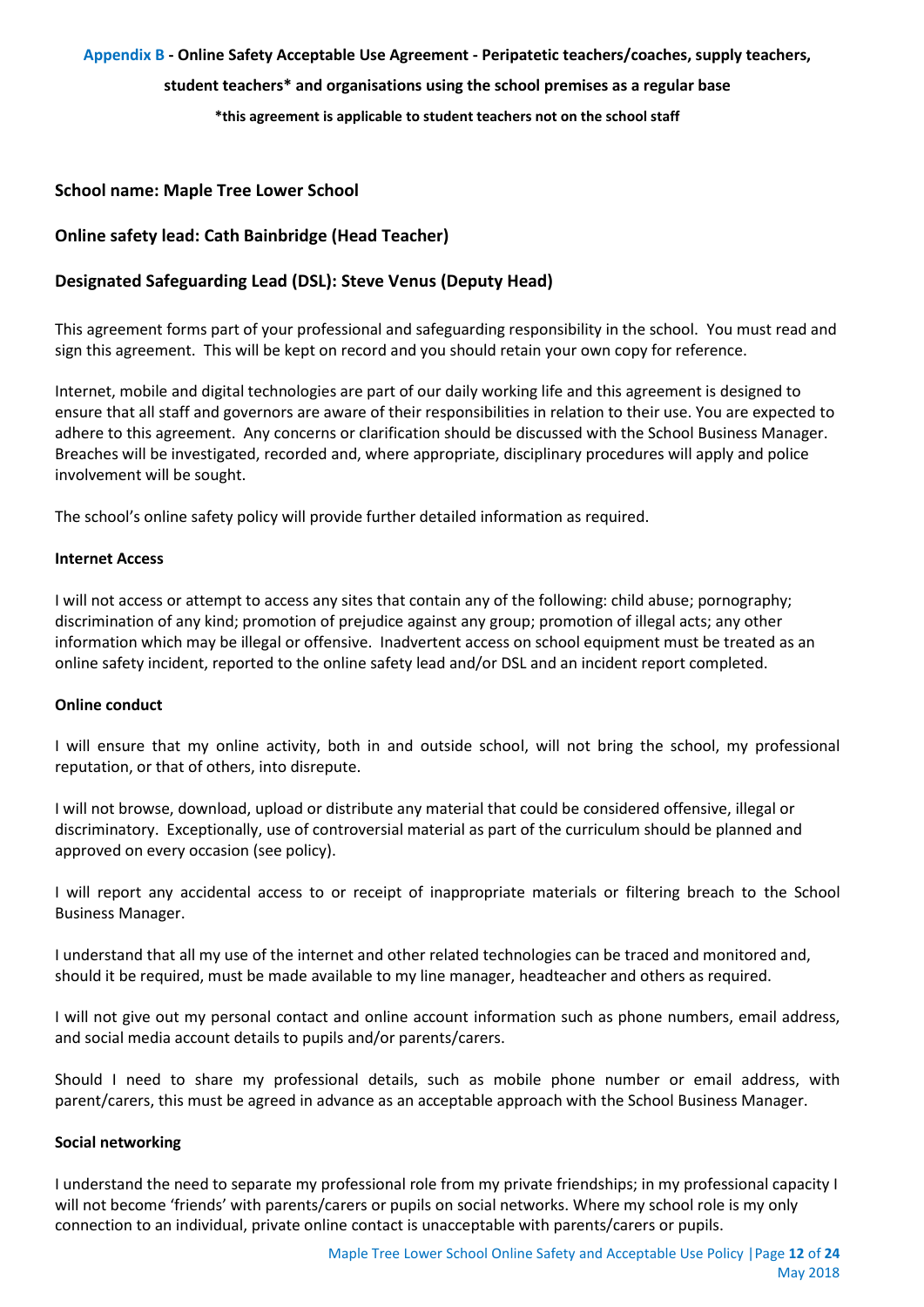Information can be shared with pupils over 13 and parents/carers through an organisational social network site/page e.g. on Facebook or Twitter, but never through a personal account or site. In my professional role in the school, I will never engage in 1-1 exchanges with pupils or parent/carers on personal social network sites.

My private account postings will never undermine or disparage the school, its staff, governors, parents/carers or pupils. Privileged information known as a result of my work in the school must remain confidential.

I will not upload any material about or references to the school or its community on my personal social networks.

#### **Passwords**

I must clarify what access I may have to the internet and/or school systems. If I have access of any kind, I understand that there is no occasion when a password should be shared with a pupil or anyone who is not a staff member.

#### **Data protection**

I will follow all requirements for data protection explained to me by the school. These include:

- I must consult with the school before making any recordings, photographs and videos. Once agreed, these must be made on a school device.
- I understand that there are strict controls and requirements regarding the collection and use of personal data. I will follow all requirements regarding GDPR.

#### **Images and videos**

I will only upload images or videos of staff, pupils or parents/carers onto school approved sites where specific permission has been granted.

I will not take images, sound recordings or videos of tuition or wider school activities on any personal device. School devices can be used for this purpose or, in the case of 1:1 tuition, pupil's or parent/carer devices can be used, with parent/carer agreement.

Internet, mobile and digital technologies provide helpful recording functions but these cannot be made on a teacher's personal device. Recordings can be made with the child's and parent/carer's agreement on a school device, an organisational device approved by the headteacher/DSL, or a young person's or parent/carer's own device.

### **Use of Email**

I will use my professional or formal student email address for all school business. All such correspondence should be kept professional and is open to Subject Access Requests under the Freedom of Information Act. I will not use my professional email addresses for personal matters.

#### **Use of personal devices**

I understand that when working in the school I should at no time put myself in a position where a safeguarding allegation can be made against me as a result of my use of personal devices. I understand that the use of personal devices in school is at the discretion of the headteacher.

I will only use approved personal devices in designated areas and never in front of pupils. This therefore precludes use of specialist apps on personal devices. A school device could be used to access specialist apps that support pupil learning. Pupils can also be encouraged, but not required, to access such apps on their own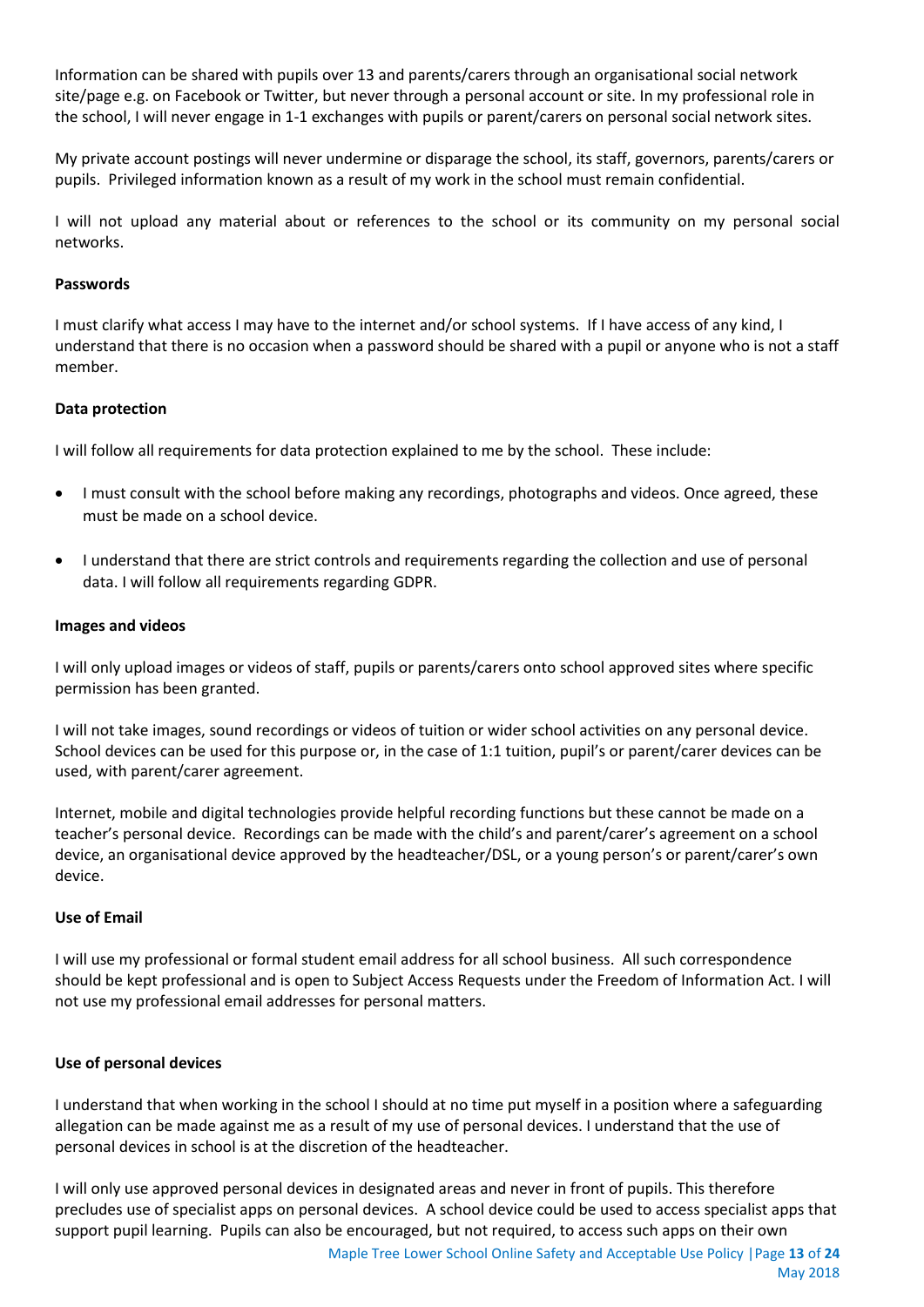devices if allowed by the school and with parent/carer agreement.

#### **Additional hardware/software**

I will not install any hardware or software on school equipment without permission of the School Business Manager.

#### **Promoting online safety**

I understand that online safety is part of my responsibility and I will promote positive online safety messages at all times, including when setting homework, rehearsal or skill practice or when providing pastoral support.

I understand that it is my duty to support a whole school safeguarding approach and will report any behaviour (of staff, governors, visitors, pupils or parents/carers) which I believe may be inappropriate or concerning in any way to the DSL or Head teacher.

#### **Classroom management of internet access**

I will pre-check for appropriateness all internet sites used in the classroom; this will include the acceptability of other material visible, however briefly, on the site. I will not free-surf the internet in front of pupils.

If I am using the internet to teach about controversial issues I will secure, on every occasion, approval in advance for the material I plan to use with the Deputy Head or Head.

#### **User Signature**

I agree to follow this Acceptable Use Agreement and to support online safety in my work in the school. I understand this forms part of my company/educational setting/organisation's contract with the school.

| . |  |
|---|--|

Job Title/Role …………………………………..…………………..……………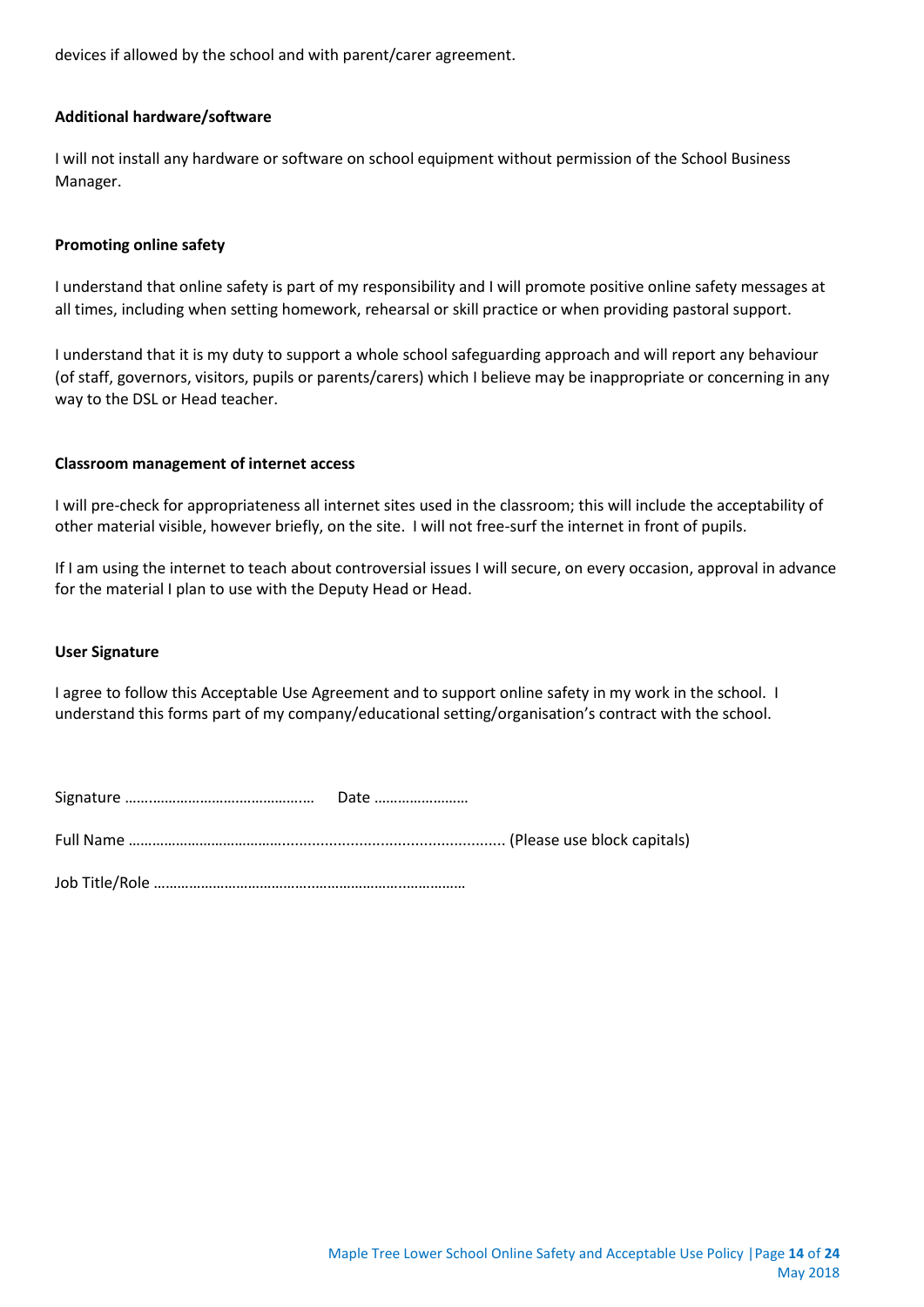#### **Appendix C - Requirements for visitors, volunteers and parent/carer helpers**

#### **(Working directly with children or otherwise)**

#### <span id="page-14-0"></span>**School name: Maple Tree Lower School**

#### **Online safety lead: Cath Bainbridge**

#### **DSL: Steve Venus**

This document is designed to ensure that you are aware of your responsibilities when using any form of IT in the school and other aspects of safeguarding in connection with online safety.

Please raise **any** safeguarding concerns arising from your visit immediately with the headteacher and/or DSL

- I understand I may only use my personal mobile phone(s) and other devices with camera functions in designated areas. When not in a designated area, phones must be switched off and out of sight. Any exception must be pre-arranged.
- I will not take images, sound recording or videos of school events or activities, on or off site, on any device. Any possible exception must be pre-arranged.
- I will not give out my personal details such as mobile phone number, email address, and social media account details to pupils and parent/carers. Where appropriate I may share my professional contact details with parents/carers provided the DSL or headteacher is informed before I leave the school.
- I understand my visit to the school may give me access to privileged information about pupils, staff, school systems and plans. Such information should never be shared online, including on social media sites.
- I understand I should not use school equipment to access the internet without prior approval from my contact in the school or the headteacher.
- If working in the classroom, I will pre-check for appropriateness all internet sites I intend to use including checking the acceptability of other material visible on the site. I will not free-surf the internet in front of pupils. If I am in any doubt about the appropriateness of the content I plan to use I will check with my contact in the school.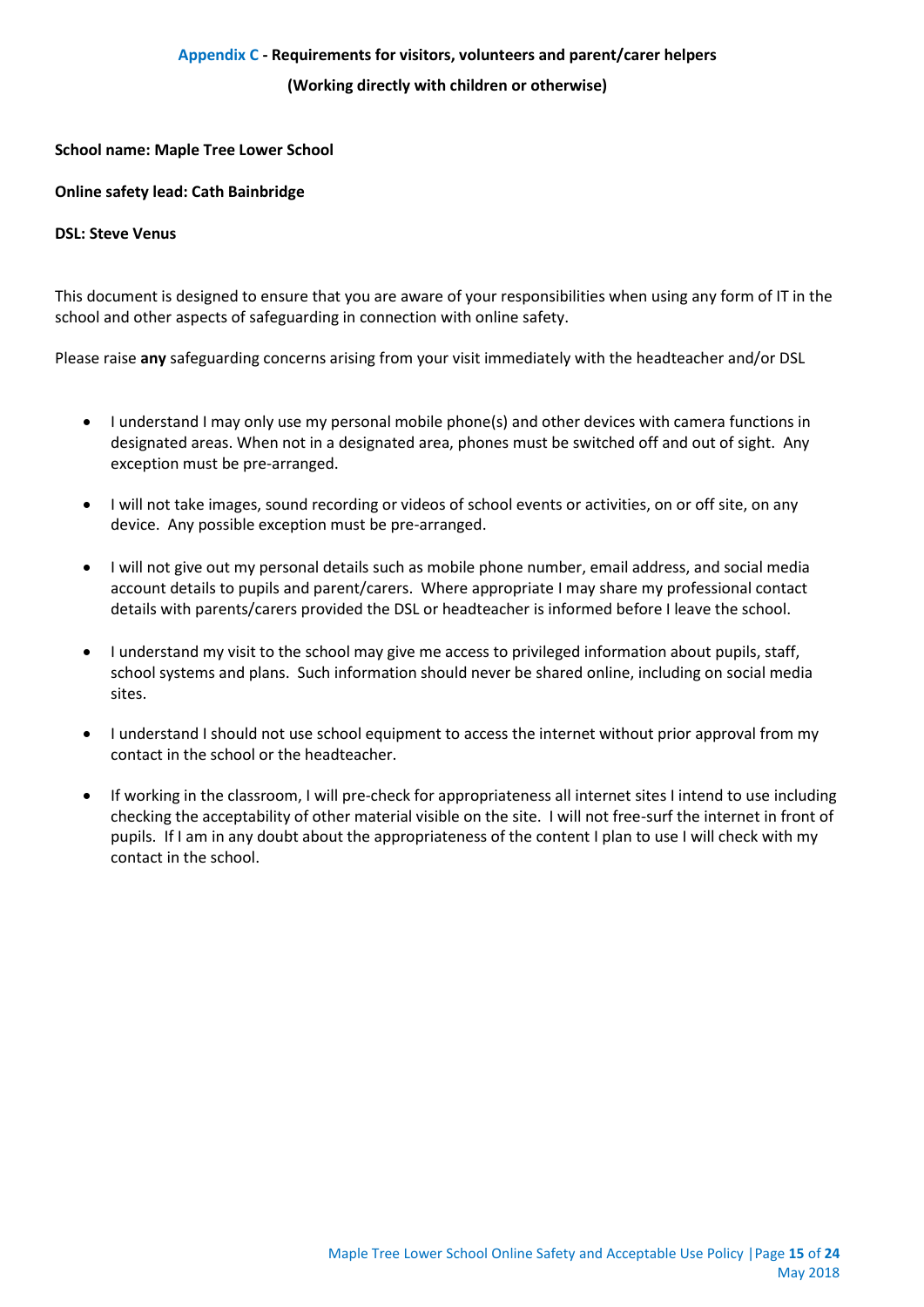# **My online safety rules**

- <span id="page-15-0"></span>I will only use school IT equipment for activities agreed by school staff.
- I will not use my personal email address or other personal accounts in school when doing school work.
- I will not sign up for any online service on school devices unless this is an agreed part of a school project approved by my teacher and agreed by my parent/carer.
- I will only open email attachments if it has been approved by a member of school staff in school or a parent/carer out of school.
- In school I will only open or delete my files when told by a member of staff.
- I will not tell anyone other than my parents/carers my passwords. I will not use other people's usernames or passwords to pretend to be them online.
- I will make sure that all online contact I make is responsible, polite and sensible. I will be kind and respectful at all times.
- If I come across anything upsetting, unpleasant or nasty, or anything that makes me feel unsafe, I will tell my teacher or my parent/carer immediately.
- If someone says, asks or posts about me anything upsetting, unpleasant or nasty, or anything that makes me feel unsafe, I will not reply. I will tell my teacher or my parent/carer immediately.
- I will not give out my own or other people's personal information, including: name, phone number, home address, interests, schools or clubs. I will tell my teacher or parent/carer if anyone asks me online for personal information.
- Uploading or sending my image (photographs, videos, live streaming) online puts me at risk. I will always seek permission from my teacher or parent/carer if I wish to do this. I will not take, share or upload any image of anyone else without their permission and also, if they are a child, without their parent's/carer's permission.
- Even if I have permission, I will not upload any images, videos, sounds or words that **could** upset, now or in the future, any member of the school community, as this is cyberbullying.
- I understand that some people on the internet are not who they say they are and some people are not safe to be in contact with. I will not arrange to meet someone I only know on the internet. If someone asks to meet me, I will not reply to them and I will tell a teacher or a parent/carer immediately.
- I understand that everything I do or receive online can be traced now and in the future. I know it is important to build a good online reputation.
- I understand that some personal devices are allowed in school and some are not, and I will follow the rules. I will not assume that new devices can be brought into school without getting permission.
- I will not lie about my age in order to access games, apps or social networks that are for older people as this will put me at risk.
- I understand that these rules are designed to keep me safe now and in the future. If I break the rules my teachers will look into it and may need to take action.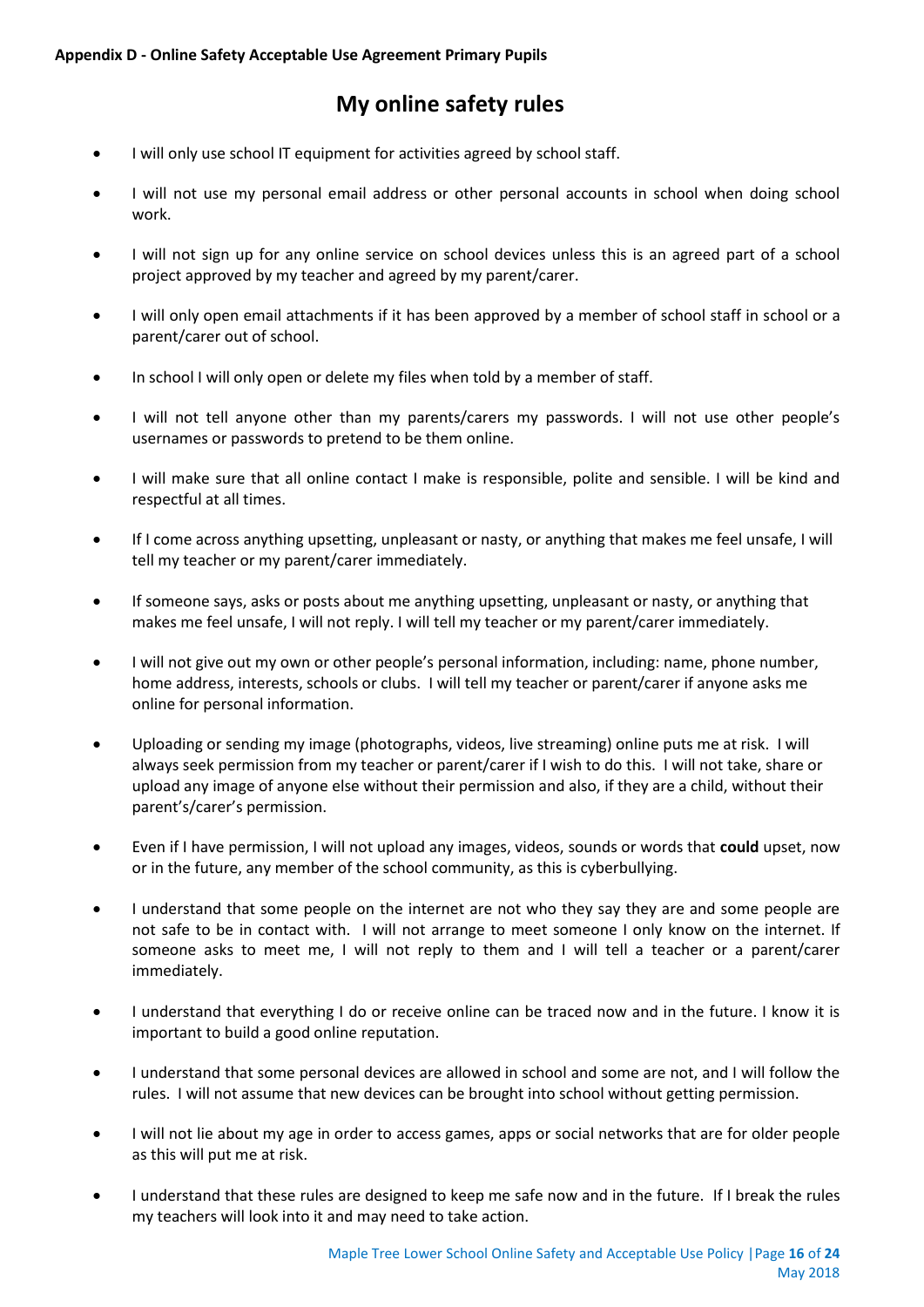Dear Parent/Carer,

The internet, email, mobile technologies and online resources have become an important part of learning and life. We want all children to be safe and responsible when using any IT. It is essential that children are aware of online risk, know how to stay safe and know where to go to report problems or to get help.

Please read through these online safety rules with your child/ren and talk with them to ensure they understand their importance and what it means for them (and for you). When you have done this, you both need to sign this agreement to say that you agree to follow the rules. Any concerns or explanation can be discussed with either Mr Venus or Mrs Bainbridge.

Please return the signed sections of this form which will be kept on record at the school.

#### **Pupil agreement**

Pupil name………………………………………

This agreement is to keep me safe. I have discussed this agreement with my parents/carers and understand the commitment I have made and my responsibilities.

Pupil signature……………………………………………………………………..

#### **Parent(s)/Carer(s) agreement**

Parent(s)/Carer(s) name(s)………………………………………………

I/we have discussed this agreement, which highlights the associated risks when accessing the internet, mobile and digital technologies, with our child/ren. I/we agree to support them in following the terms of this agreement.

I/we also agree not to share school related information or images online or post material that may bring the school or any individual within it into disrepute.

(Rather than posting negative material online, any parent, distressed or concerned about an aspect of school should make immediate contact with a member of staff. Negative postings about the school would impact on the reputation of the whole school community. Parents are encouraged to report breaches so that we can protect the reputation of the school, staff, pupils and parents).

I/we also agree only to use personal mobile phones and devices in designated areas of the school unless otherwise informed, e.g. for specific events and activities. I/we understand that under no circumstance should images be taken at any time on school premises of anyone other than our own child/ren, unless there is a prespecified agreement. I/we understand that when on school premises, but not in a designated area where phones can be used, they must be switched off and out of sight.

## **Parent(s)/Carer(s) agreement**

Parent(s)/Carer(s) name(s)……………………………………………………….

Parent/carer signature………………………………………..

Date ………………………………………………………….…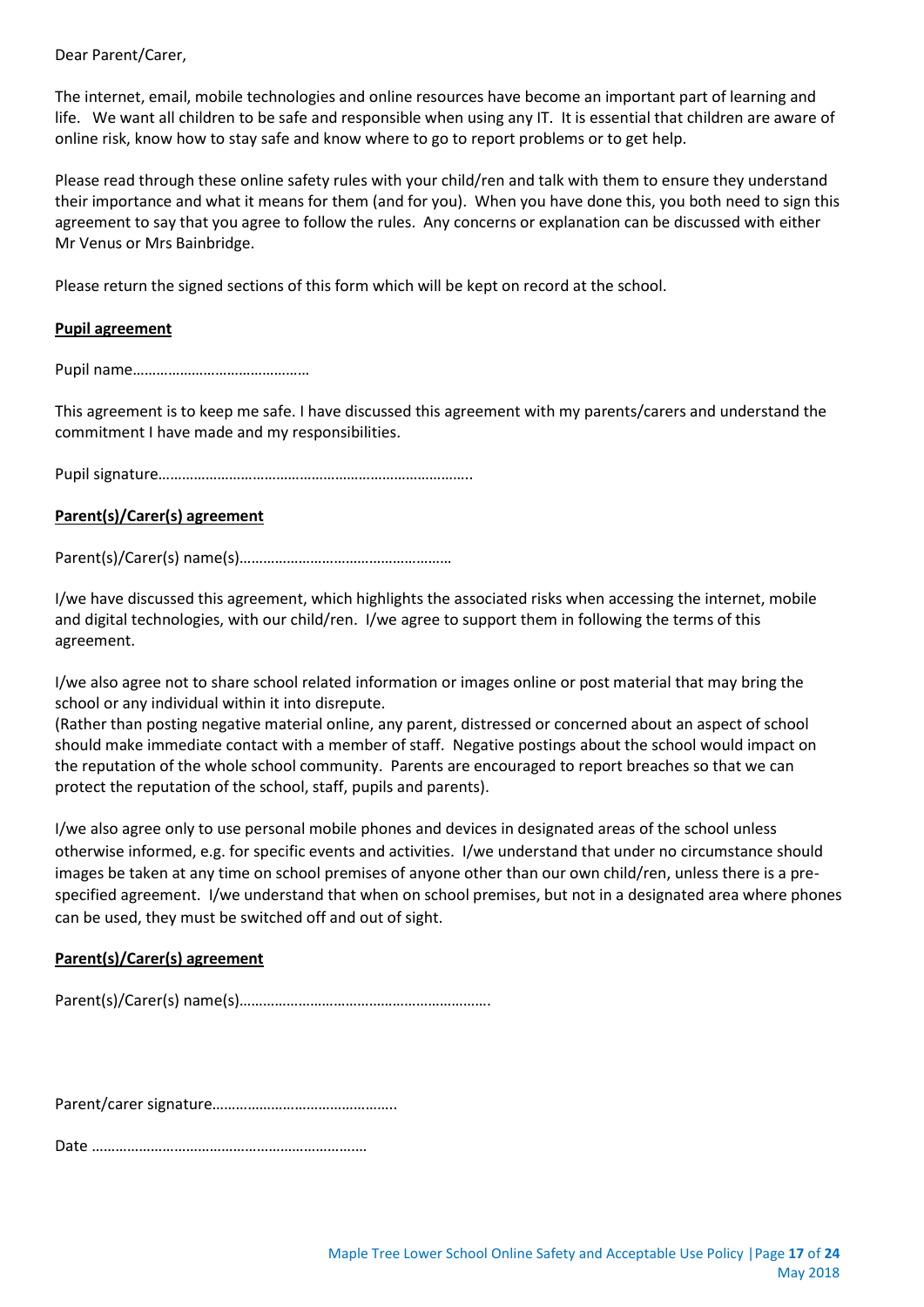<span id="page-17-0"></span>The school provides online safety information for parents/carers, through the website, in newsletters and at events. It is important that parents/carers understand their key role in supporting children to behave appropriately and keep themselves safe online.

The online safety policy, supported by its acceptable use agreements, is intended to protect the interests and safety of the whole school community.

- Parents/carers are required to support their child in understanding and signing the Online Safety Acceptable Use Agreement for pupils.
- Parents/carers may only use personal mobile phones and devices in designated areas of the school unless otherwise informed, e.g. for specific events and activities. **Under no circumstance should images be taken at any time on school premises that include anyone other than their own child, unless there is a pre-specified agreement with individuals and parents/carers.**  When a parent/carer is on school premises but not in a designated area, their phone/s must be switched off and out of sight.
- Parents/carers should not assume that pupils can bring technological devices to school and should always check the school policy.
- All cyberbullying incidents affecting children in the school should be reported immediately. (If the incident involves an indecent image of a child the report must also be made immediately to the police for your own protection.) The school will investigate and respond to all reported cyberbullying incidents, liaising with others where appropriate. No reply should ever be sent to the sender/poster of cyberbullying content. If applicable block the sender and report abuse to the site. Evidence should be retained and shown in school and/or to the police. Evidence should not be forwarded.
- The school may choose to set up social media sites, blogs or have some other online presence in its own name. Parents/carers, however, do not have the right to set up any site, page, chat group or any other online presence that uses the school name or logo in any form.
- Any parent/carer, distressed or concerned about an aspect of school should make immediate contact with a member of staff rather than posting their concerns online. Parents/carers should not share school related information or images online or post material that may bring the school or any individual within it into disrepute. Negative postings about the school would impact on the reputation of the whole school community. Parents/carers are encouraged to report breaches so that we can protect the reputation of the school, staff, pupils and parents/carers.

Please see the full online safety policy in the policies section on the school website.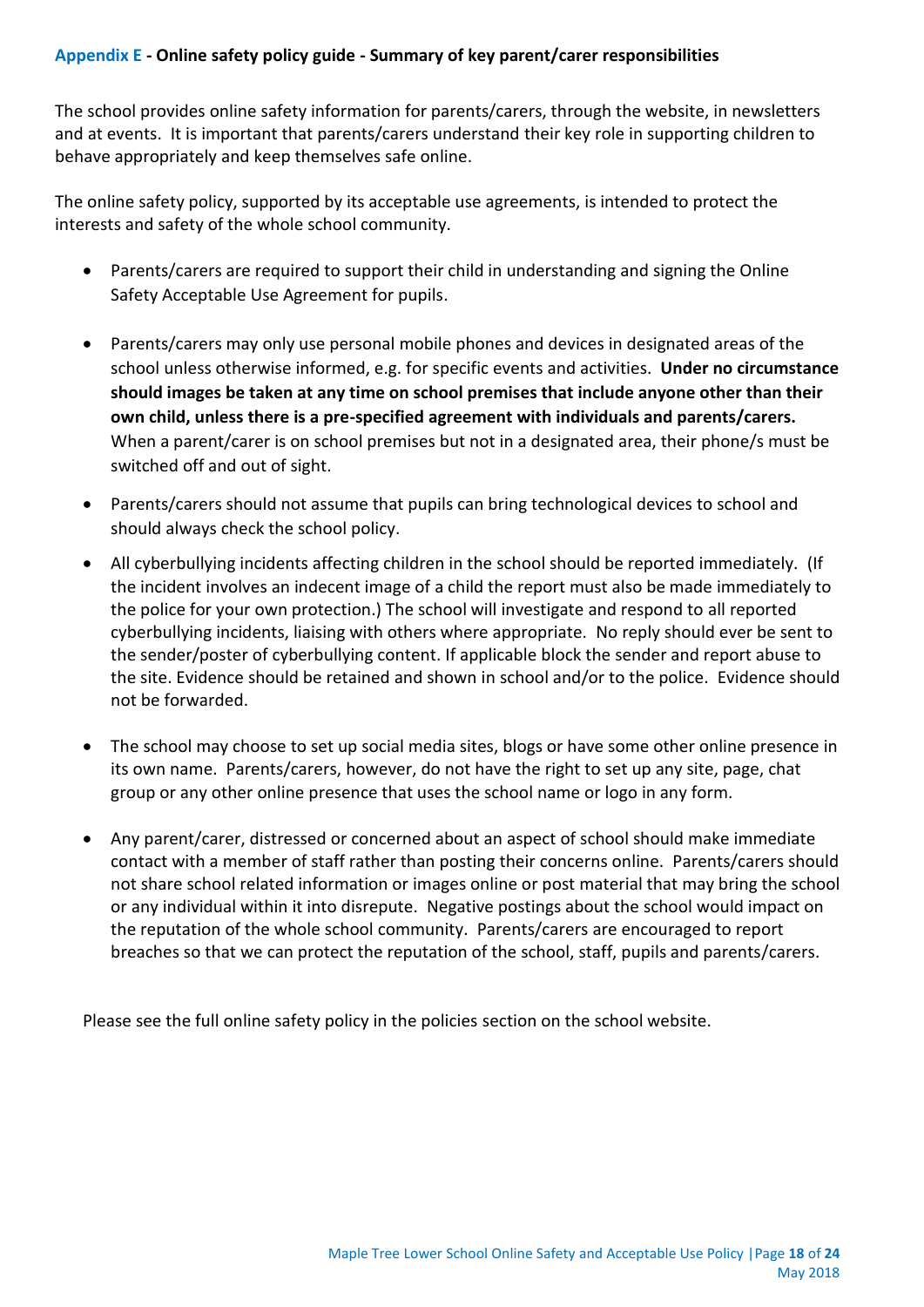<span id="page-18-0"></span>All cyberbullying incidents should be reported and responded to. Where the perpetrator is a member of the school community the majority of cases can be dealt with through mediation and/or disciplinary processes.

The following procedures are recommended:

- Never reply to the sender/poster of cyberbullying content. If applicable, block the sender.
- Incidents should be reported immediately. Pupils should report to a member of staff (e.g. class teacher, headteacher) and staff members should seek support from their line manager or a senior member of staff.
- The person reporting the cyberbullying should save the evidence and record the time and date. This evidence must not be forwarded but must be available to show at a meeting. Under no circumstances should indecent images of children and young people be printed or forwarded as this is a further criminal act. Staff should not ask to see the evidence of reported indecent images of children or young people but must refer this immediately to the police. Any member of staff being shown such evidence should immediately inform their line manager or the headteacher so that the circumstances can be recorded.
- A senior member of staff will meet with the person who has reported the incident and the target, if different, to listen, reassure and support. All relevant facts will be reviewed and documented.
- A senior member of staff will conduct an investigation.
- Anyone found to have cyberbullied will have attention drawn to the seriousness of their behaviour and if necessary the police will be involved. If the comments are threatening, abusive, sexist, of a sexual nature, constitute a hate crime or are libellous they may well break the law. Online harassment and stalking is also a crime.
- Once evidence has been secured then the person who has cyberbullied will be requested to remove the offending comments/material. Any refusal will lead to an escalation of sanctions.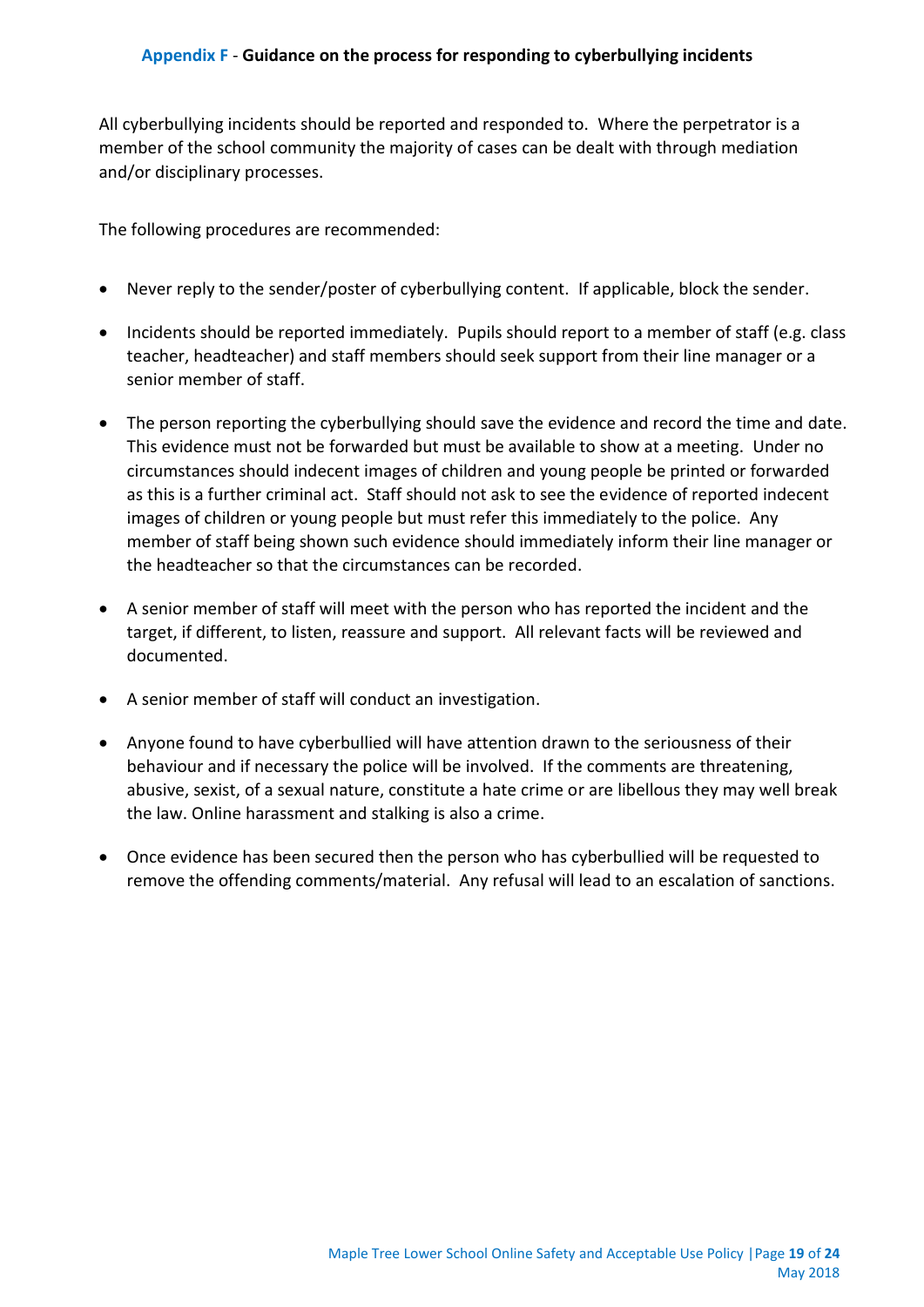<span id="page-19-0"></span>The school should make it clear which, if any, social media platforms are used to communicate with parents/carers. If used correctly, parents can use a school's social media site as a source of reliable information. The online safety policy, see especially Appendix F (Online safety policy guide - Summary of key parent/carer responsibilities), clarifies that no other social media platforms should be set up using the school's name or logo.

The school should regularly reinforce with all parties that discussion of school issues on social media platforms, either positive or negative, should not take place as this could bring the school into disrepute and affect families and children. Parents should be encouraged to be good online role models and not post statements written in anger or frustration. Identified routes to raise concerns directly with the school should be used.

If negative comments are posted:

• Collect the facts

As soon as you become aware of adverse comments relating to the school you need to establish what is being said. It is essential that if you have access to the postings they are secured and retained together with any other evidence. Do not become engaged in responding directly.

If the allegations against a member of staff or a pupil are of a serious nature, these will need to be formally investigated. This may involve the police and the headteacher will need to follow the school's safeguarding procedures.

If there is a risk of serious damage to the school reputation or the reputation of individual members of staff, professional legal advice should be sought.

Adverse comments of any kind are highly demotivating and cause stress and anxiety. It is important that the senior staff reassure and support all staff and/or other affected members of the school community.

Addressing negative comments and complaints

Contact the complainants and invite them to a meeting. In the meeting, make sure you have any evidence available.

The meeting must:

- Draw attention to the seriousness and impact of the actions/postings;
- Ask for the offending remarks to be removed;
- Explore the complainant's grievance;
- Agree next steps;
- Clarify the correct complaints procedures.

If the meeting does not resolve the issue, the parents must be informed that the school will need to take the matter further. This may include: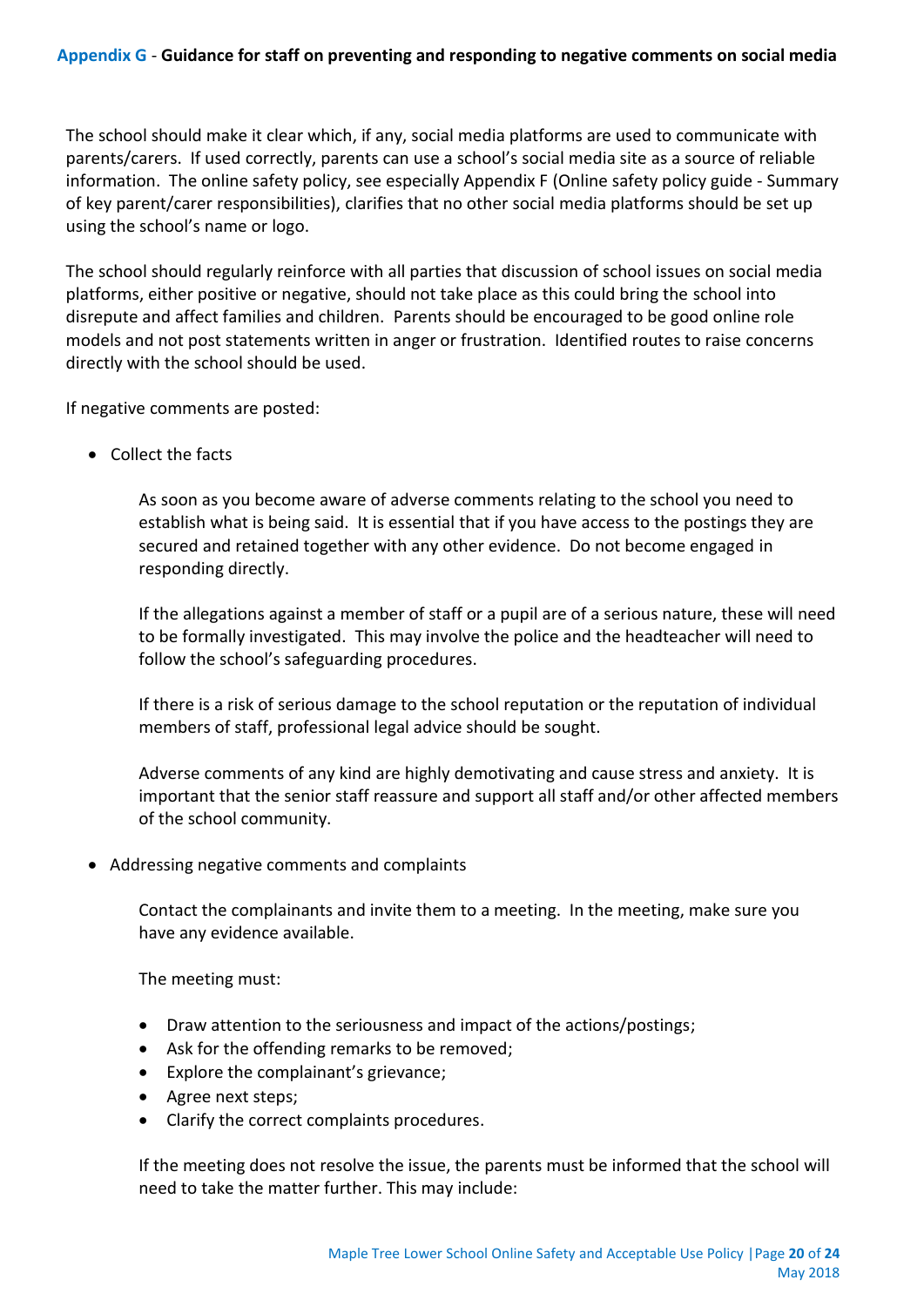- Reporting the matter to the social network site if it breaches their rules or breaks the law;
- Reporting the matter to the police if it breaks the law, e.g. if the comments are threatening, abusive, malicious, sexist, of a sexual nature, constitute a hate crime or are libellous they may well break the law. Online harassment and stalking is also a crime.

If inappropriate postings continue or the original material is not removed, a second meeting is advisable to re-iterate the seriousness of the matter.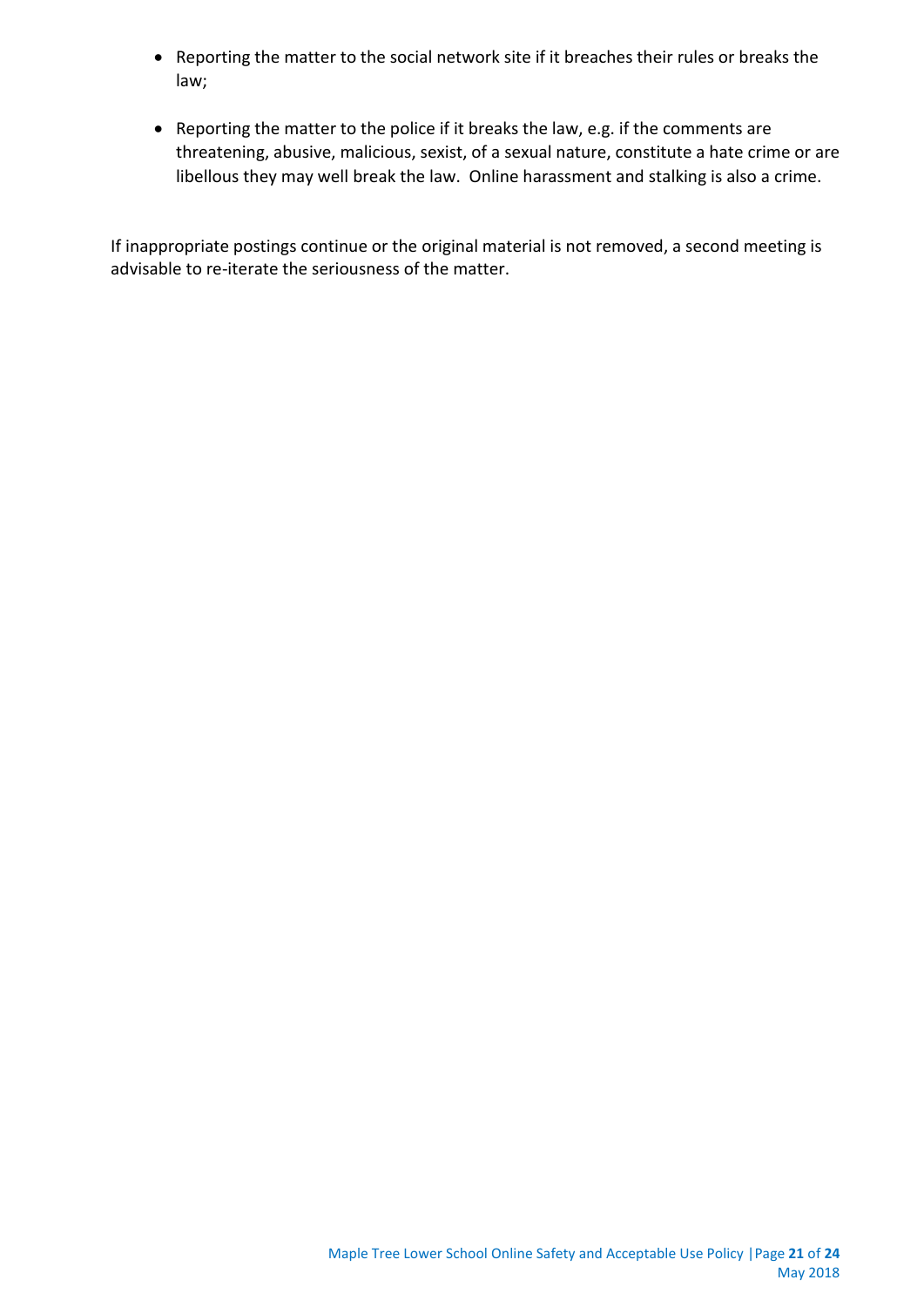## **Appendix H -Online safety incident reporting form**

<span id="page-21-0"></span>Any member of the school community can raise a concern about an online safety incident. If you have witnessed or experienced an incident, please complete the form below to help us to address the issue. It is important that you provide as much detail as possible. Once completed please hand this report to the Deputy Head or Head teacher.

| Name of person reporting incident: |                |                 |
|------------------------------------|----------------|-----------------|
| Date of report:                    |                |                 |
| Where did the incident take place: | Inside school? | Outside school? |
| Date of incident(s):               |                |                 |
| Time of incident(s):               |                |                 |

| Who was involved in the incident(s)? | Full names and/or contact details |
|--------------------------------------|-----------------------------------|
| Children/young person                |                                   |
| Staff member(s)                      |                                   |
| Parent(s)/carer(s)                   |                                   |
| Other, please specify                |                                   |

| Type of incident(s) (indicate as many as apply)                            |                                                                                |
|----------------------------------------------------------------------------|--------------------------------------------------------------------------------|
| Accessing age inappropriate websites, apps                                 | Accessing someone else's account without                                       |
| and social media                                                           | permission                                                                     |
| Forwarding/spreading chain messages or                                     | Posting images without permission of all                                       |
| threatening material                                                       | involved                                                                       |
| Online bullying or harassment (cyberbullying)                              | Posting material that will bring an individual or<br>the school into disrepute |
| Racist, sexist, homophobic, religious or other<br>hate material            | Online gambling                                                                |
| Sexting/Child abuse images                                                 | Deliberately bypassing security                                                |
| Grooming                                                                   | Hacking or spreading viruses                                                   |
| Accessing, sharing or creating pornographic<br>images and media            | Accessing and/or sharing terrorist material                                    |
| Accessing, sharing or creating violent images<br>and media                 | Drug/bomb making material                                                      |
| Creating an account in someone else's name<br>to bring them into disrepute | Breaching copyright regulations                                                |
| Other breach of Acceptable Use Agreement                                   |                                                                                |
|                                                                            |                                                                                |
| Other, please specify                                                      |                                                                                |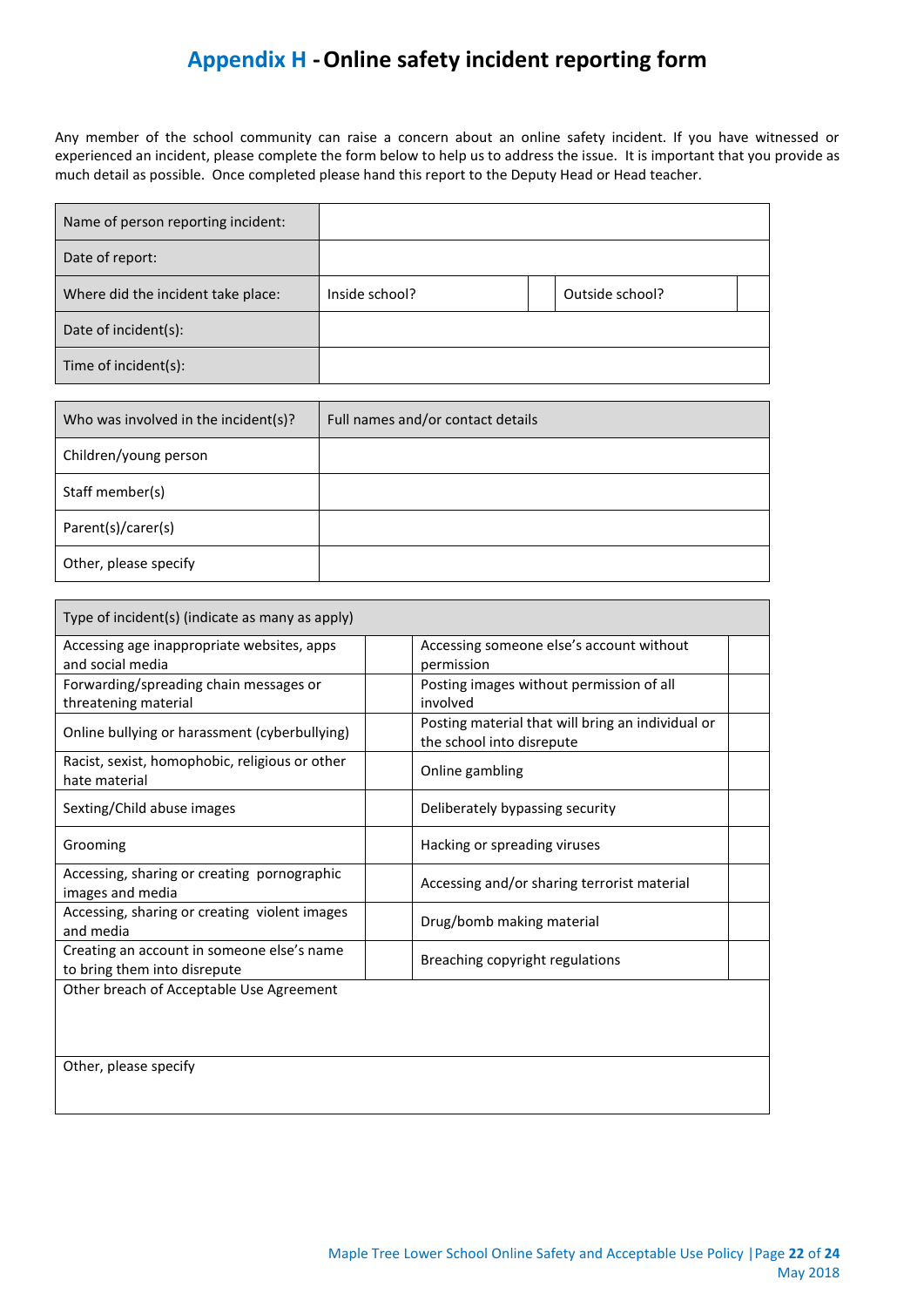|                                  | What, when, where, how?                                       |
|----------------------------------|---------------------------------------------------------------|
| Full description of the incident |                                                               |
|                                  | Specify: Twitter, Facebook, Whatsapp, Snapchat, Instagram etc |
| Name all social media involved   |                                                               |
|                                  | Specify any evidence provided but do not attach               |
| Evidence of the incident         |                                                               |

| Immediate action taken following the reported incident:                                         |  |
|-------------------------------------------------------------------------------------------------|--|
| Incident reported to online safety Coordinator/DSL/<br>DSP/Headteacher                          |  |
| Safeguarding advice sought, please specify                                                      |  |
| Referral made to HCC Safeguarding                                                               |  |
| Incident reported to police and/or CEOP                                                         |  |
| Online safety policy to be reviewed/amended                                                     |  |
| Parent(s)/carer(s) informed please specify                                                      |  |
| Incident reported to social networking site                                                     |  |
| Other actions e.g. warnings, sanctions, debrief and support                                     |  |
| Response in the wider community e.g. letters, newsletter<br>item, assembly, curriculum delivery |  |

| <b>Brief summary of incident,</b><br>investigation and outcome (for<br>monitoring purposes) |  |  |
|---------------------------------------------------------------------------------------------|--|--|
|                                                                                             |  |  |